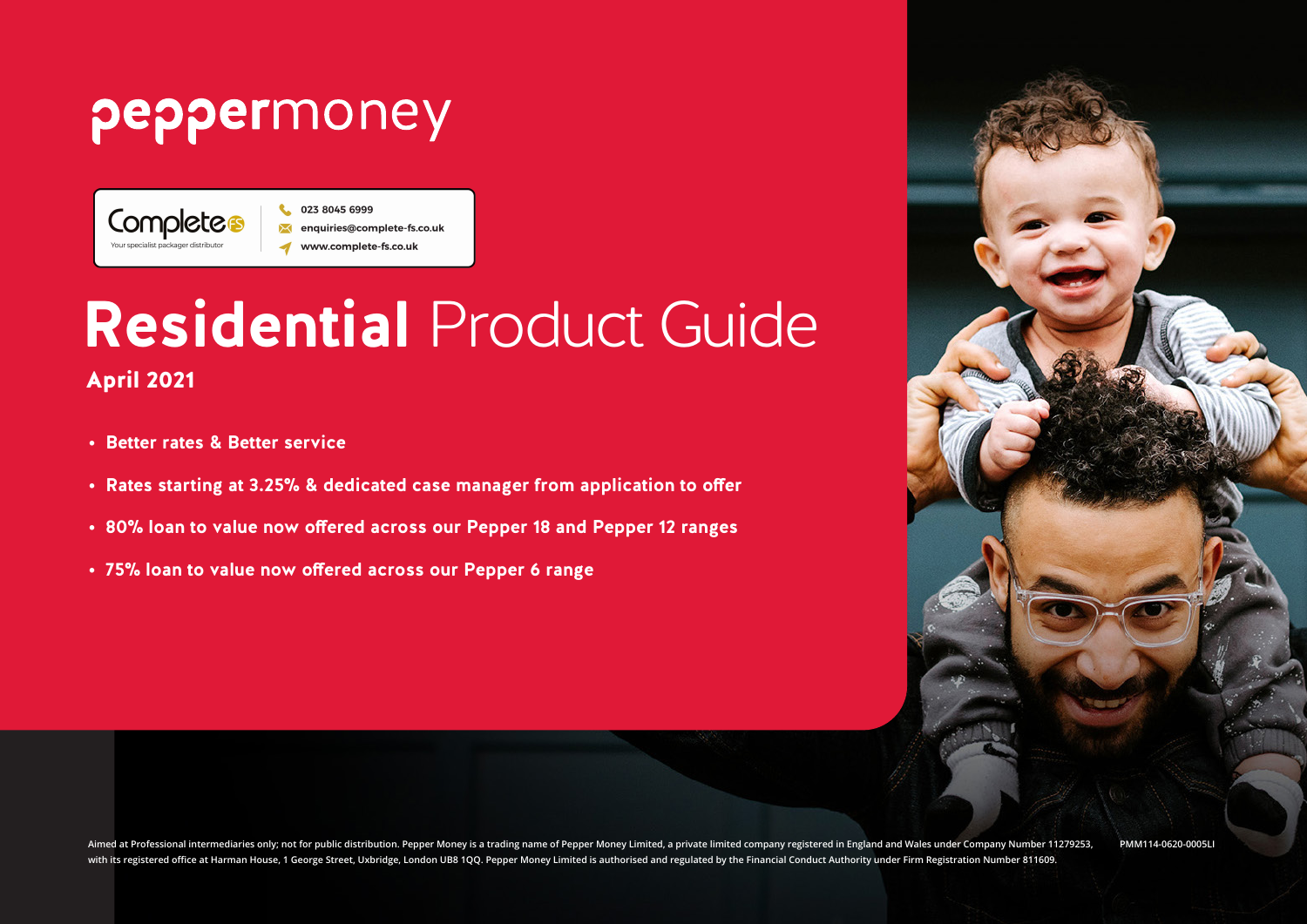### Highlights of our wide ranging criteria

#### Debt Management Plan Range

- Available on Pepper 24, 18 and 12
- Must have been active for a minimum of 12 months
- Rates start from 4.70%

#### No Credit Scoring

- We don't credit score to make decisions
- We don't credit score to determine product selection.
- What you see is what you get
- Manual underwriting by a team of skilled, mandated decision makers

### Capital Raising

- To our maximum LTVs for most legal purposes
- Debt consolidation to maximum LTVs

#### Minimum Income £18k

- Can be the combined income of both applicants
- Must be earned income
- 100% of secondary income accepted

#### CCJs

- Don't need to be satisfied
- Standard range no volume limits
- Can be registered as early 6 months ago

#### **Defaults**

- Don't need to be satisfied and no value limit
- Can be registered as recently as 6 months ago
- 2 individual utility, communication or mail order account defaults up to and including £150.00 each ignored (applicable to Pepper 24, 18, 12 and 6 products - excluding DMP)

#### Interest Only

- Across the entire range
- Max 60% LTV Residential
- Sale of main residence acceptable repayment with no minimum equity requirement and plausible trading down strategy.

#### Self-Employed

- Across the entire range
- Only 1 year's finalised accounts required
- Net profit for Sole Traders
- Salary and dividends for Company Directors
- Additional remuneration add back allowed where applicants own 100% of the company

#### Day Rate Contractors

• Income assessed based on daily rate whether self-employed, limited company or umbrella company

peppermoney

- Minimum 12 months history and 3 months' bank statements
- Average or current day rate to be minimum of £200 per day

#### First Time Buyers

- No restrictions on LTV
- 100% cash gifted deposit acceptable with proof of 12 months rental history or household upkeep

#### Strong Approach to Affordability

- 100% of shift allowance
- Flexibility around non-court ordered maintenance and many regular benefits e.g. Working Family Tax Credit, Child Benefit, etc.
- 5 year fixed rates calculated at pay rate
- Free standard legals on all remortgages provided by a reputable firm of solicitors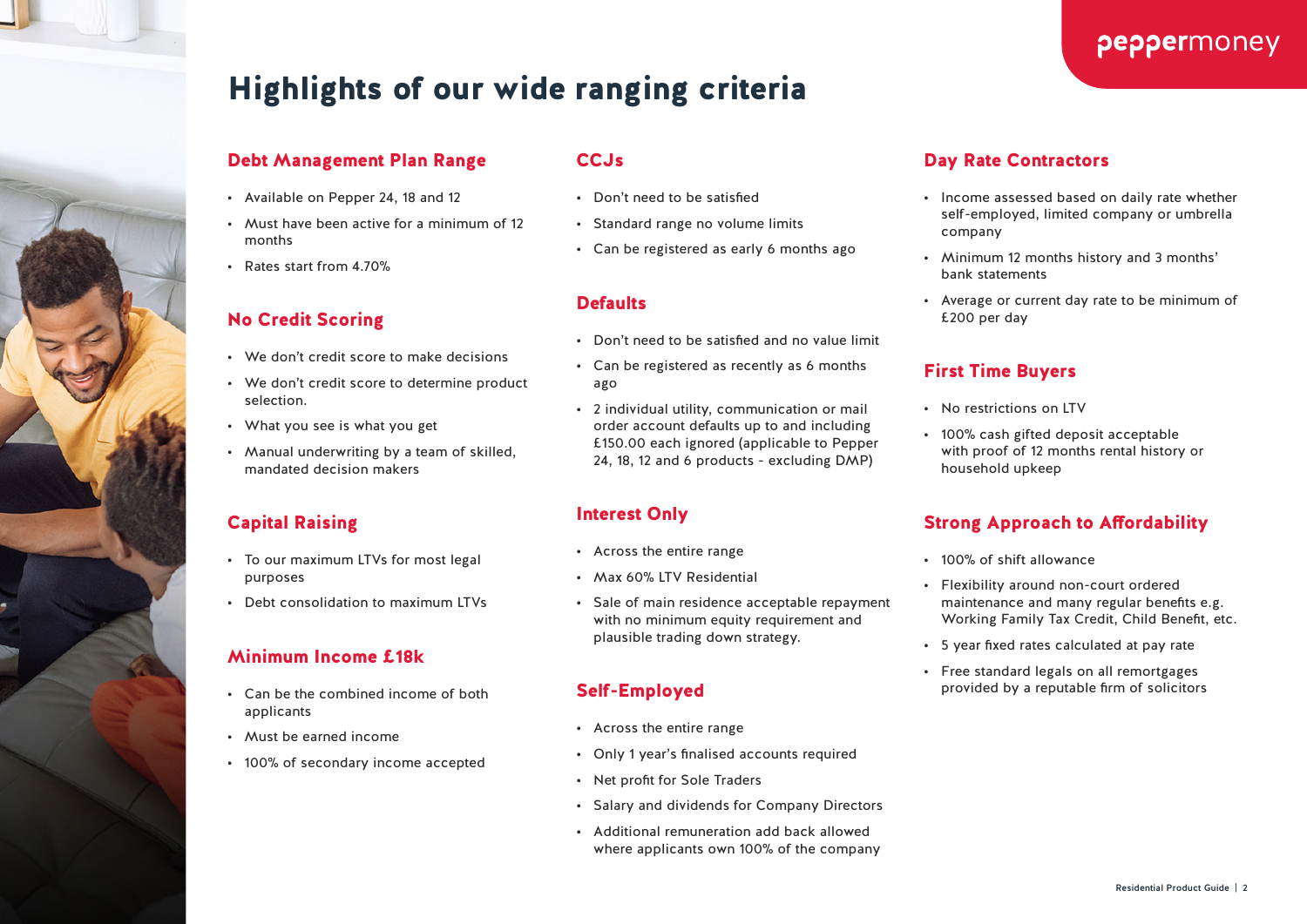### Pepper 48- Light

### $LMR = 1.10%$

Effective 21st September 2020

Suitable for clients that haven't had a Default in the last 48 months and who have never had a CCJ

|            |              |          |                                                  | 2 Year Fixed |                         |                                                  | 5 Year Fixed            |                 |                     |                 |                     |             |                                     |
|------------|--------------|----------|--------------------------------------------------|--------------|-------------------------|--------------------------------------------------|-------------------------|-----------------|---------------------|-----------------|---------------------|-------------|-------------------------------------|
| <b>LTV</b> | Initial Rate | Comp Fee | <b>Initial Rate</b>                              | Comp Fee     | Initial Rate            | <b>Comp Fee</b>                                  | <b>Initial Rate</b>     | <b>Comp Fee</b> | <b>Initial Rate</b> | <b>Comp Fee</b> | <b>Initial Rate</b> | Comp Fee    | <b>Reversion Rates</b><br>$(LMR +)$ |
| 65%        | 3.25%        |          | 3.35%                                            |              | 3.45%                   | 3.25%                                            |                         | 3.35%           |                     | 3.45%           |                     | 3.60%       |                                     |
| <b>70%</b> | 3.35%        |          | 3.45%                                            |              | 3.55%                   |                                                  | 3.35%                   |                 | 3.45%               |                 | 3.55%               |             | 3.75%                               |
| 75%        | 3.45%        | £1,295   | 3.55%                                            | £995         | 3.65%                   | <b>FREE</b>                                      | 3.45%                   | £995            | 3.55%               | £995            | 3.65%               | <b>FREE</b> | 3.90%                               |
| 80%        | 3.70%        |          | 3.80%                                            |              | 3.90%<br>3.70%<br>3.80% | 3.90%                                            |                         | 4.15%           |                     |                 |                     |             |                                     |
| 85%        | 4.30%        |          | 4.40%                                            |              | 4.50%                   |                                                  | 4.30%                   |                 | 4.40%               |                 | 4.50%               |             | 4.40%                               |
|            |              |          | <b>Free Valuation*</b><br><b>Free Valuation*</b> |              |                         | <b>Free Valuation*</b><br><b>Free Valuation*</b> |                         |                 |                     |                 |                     |             |                                     |
|            | ERC: 3%, 2%  |          |                                                  |              |                         |                                                  | ERC: 4%, 4%, 3%, 3%, 2% |                 |                     |                 |                     |             |                                     |
|            |              |          |                                                  |              |                         |                                                  |                         |                 |                     |                 |                     |             |                                     |

| <b>Key Criteria</b>             |                                                         |                                                                                                                                                                                                                            |                                                                 |                  |                                                                              |  |  |  |  |  |
|---------------------------------|---------------------------------------------------------|----------------------------------------------------------------------------------------------------------------------------------------------------------------------------------------------------------------------------|-----------------------------------------------------------------|------------------|------------------------------------------------------------------------------|--|--|--|--|--|
|                                 | <b>Credit Criteria</b>                                  |                                                                                                                                                                                                                            | <b>Applicants</b>                                               | <b>Loan Size</b> |                                                                              |  |  |  |  |  |
| <b>CCJs</b>                     | <b>None</b>                                             | Minimum Age                                                                                                                                                                                                                | 21 years                                                        | <b>Minimum</b>   | £25,001                                                                      |  |  |  |  |  |
| <b>Default</b>                  | 0 in 48 months                                          | Maximum Age                                                                                                                                                                                                                | 75 years at end of term                                         | Maximum          | Up to £1 million available to 75% LTV<br>Up to £750,000 available to 85% LTV |  |  |  |  |  |
| <b>CCJ Value</b>                | <b>None</b>                                             | <b>Maximum Applicants</b>                                                                                                                                                                                                  | $\overline{2}$                                                  | Repayment        |                                                                              |  |  |  |  |  |
| <b>Mortgage/Secured Arrears</b> | 0 in 48 months (No arrears balance<br>in last 6 months) | Capital & Interest. Interest only to 60%, supported by an acceptable<br>Minimum of 6 months in current<br>repayment strategy<br>job and not in probation. Evidence<br><b>Employed</b><br>of employment history is required |                                                                 |                  |                                                                              |  |  |  |  |  |
|                                 |                                                         |                                                                                                                                                                                                                            | to cover the last 12 months                                     | Property value   |                                                                              |  |  |  |  |  |
|                                 |                                                         |                                                                                                                                                                                                                            | Must have been in their current<br>business for a minimum of 12 | <b>Minimum</b>   | £70,000                                                                      |  |  |  |  |  |
| <b>Bankruptcy/IVA</b>           | Discharged > 6 years ago                                | Self-Employed                                                                                                                                                                                                              | months and able to supply 1 year's<br>trading accounts          | <b>Term</b>      |                                                                              |  |  |  |  |  |
| <b>Repossessions</b>            | None in last 6 years                                    |                                                                                                                                                                                                                            |                                                                 | <b>Minimum</b>   | 5 years                                                                      |  |  |  |  |  |
| <b>Debt Management Plan</b>     | Considered if satisfied over 12 months ago              |                                                                                                                                                                                                                            |                                                                 | Maximum          | 35 years                                                                     |  |  |  |  |  |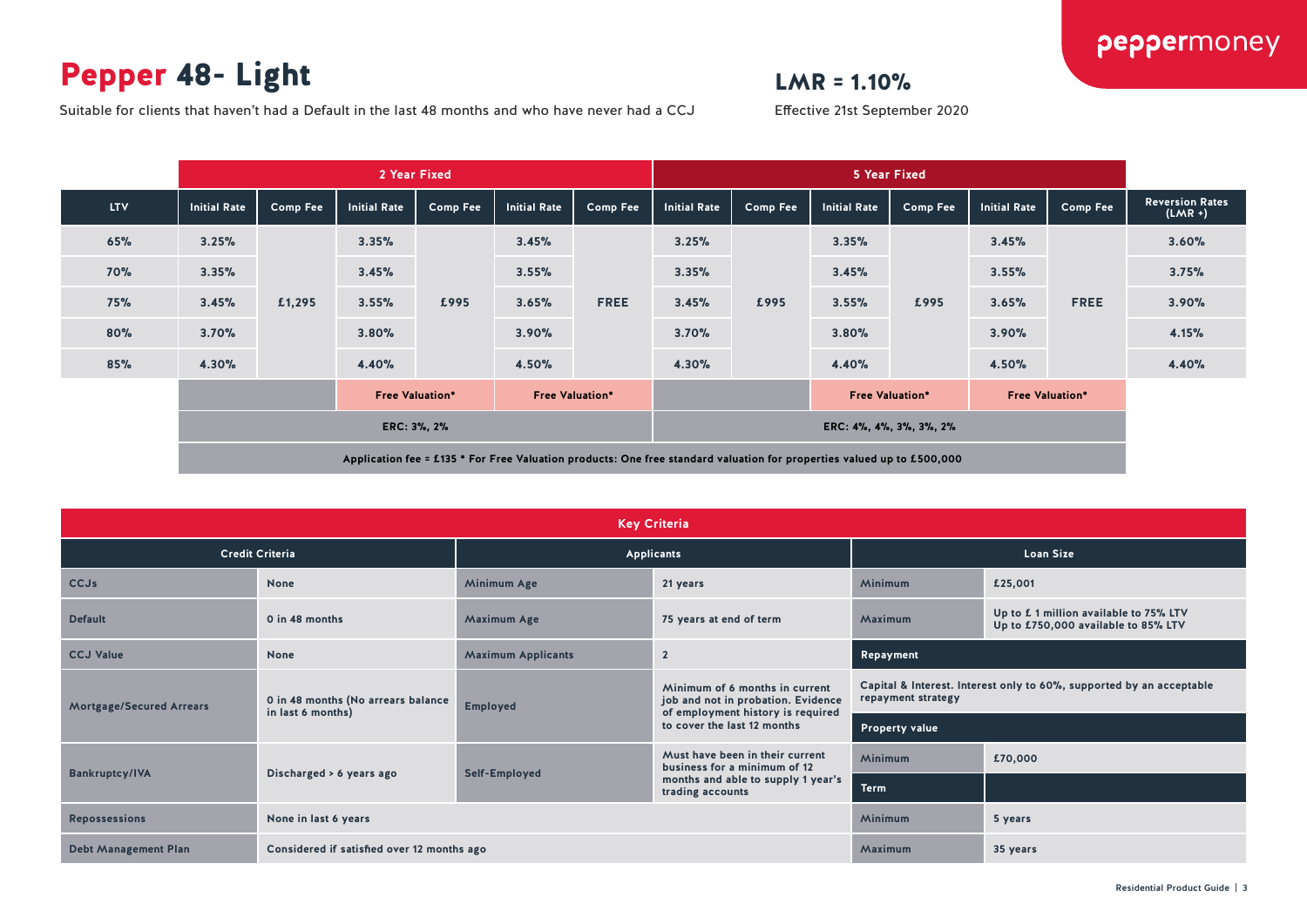Pepper 48

Suitable for clients that haven't had a CCJ or Default in the last 48 months

### $LMR = 1.10%$

Effective 21st September 2020

|            |                                                  |          |                     | 2 Year Fixed    |                     |                                                  | 5 Year fixed            |                 |              |                 |                     |                 |                                     |
|------------|--------------------------------------------------|----------|---------------------|-----------------|---------------------|--------------------------------------------------|-------------------------|-----------------|--------------|-----------------|---------------------|-----------------|-------------------------------------|
| <b>LTV</b> | <b>Initial Rate</b>                              | Comp Fee | <b>Initial Rate</b> | <b>Comp Fee</b> | <b>Initial Rate</b> | <b>Comp Fee</b>                                  | <b>Initial Rate</b>     | <b>Comp Fee</b> | Initial Rate | <b>Comp Fee</b> | <b>Initial Rate</b> | <b>Comp Fee</b> | <b>Reversion Rates</b><br>$(LMR +)$ |
| 65%        | 3.30%                                            |          | 3.40%               |                 | 3.50%               |                                                  | 3.30%                   |                 | 3.40%        |                 | 3.50%               |                 | 3.60%                               |
| <b>70%</b> | 3.40%                                            |          | 3.50%               |                 | 3.60%               |                                                  | 3.40%                   | 3.50%           |              | 3.60%           |                     | 3.75%           |                                     |
| 75%        | 3.50%                                            | £1,295   | 3.60%               | £995            | 3.70%               | <b>FREE</b>                                      | 3.50%                   | £995            | 3.60%        | £995            | 3.70%               | <b>FREE</b>     | 3.90%                               |
| 80%        | 3.75%                                            |          | 3.85%               |                 | 3.95%               |                                                  | 3.75%                   |                 | 3.85%        |                 | 3.95%               |                 | 4.15%                               |
| 85%        | 4.35%                                            |          | 4.45%               |                 | 4.55%               |                                                  | 4.35%                   |                 | 4.45%        |                 | 4.55%               |                 | 4.40%                               |
|            | <b>Free Valuation*</b><br><b>Free Valuation*</b> |          |                     |                 |                     | <b>Free Valuation*</b><br><b>Free Valuation*</b> |                         |                 |              |                 |                     |                 |                                     |
|            | ERC: 3%, 2%                                      |          |                     |                 |                     |                                                  | ERC: 4%, 4%, 3%, 3%, 2% |                 |              |                 |                     |                 |                                     |
|            |                                                  |          |                     |                 |                     |                                                  |                         |                 |              |                 |                     |                 |                                     |

| <b>Key Criteria</b>             |                                                         |                                                                                                                                                                                                                            |                                                                 |                       |                                                                              |  |  |  |  |  |
|---------------------------------|---------------------------------------------------------|----------------------------------------------------------------------------------------------------------------------------------------------------------------------------------------------------------------------------|-----------------------------------------------------------------|-----------------------|------------------------------------------------------------------------------|--|--|--|--|--|
|                                 | <b>Credit Criteria</b>                                  |                                                                                                                                                                                                                            | Applicants                                                      | <b>Loan Size</b>      |                                                                              |  |  |  |  |  |
| <b>CCJs</b>                     | 0 in 48 months                                          | <b>Minimum Age</b>                                                                                                                                                                                                         | 21 years                                                        | <b>Minimum</b>        | £25,001                                                                      |  |  |  |  |  |
| <b>Default</b>                  | 0 in 48 months                                          | <b>Maximum Age</b>                                                                                                                                                                                                         | 75 years at end of term                                         | Maximum               | Up to £1 million available to 75% LTV<br>Up to £750,000 available to 85% LTV |  |  |  |  |  |
| <b>CCJ Value</b>                | No limit                                                | <b>Maximum Applicants</b>                                                                                                                                                                                                  | $\overline{2}$                                                  | Repayment             |                                                                              |  |  |  |  |  |
| <b>Mortgage/Secured Arrears</b> | 0 in 48 months (No arrears balance<br>in last 6 months) | Capital & Interest. Interest only to 60%, supported by an acceptable<br>Minimum of 6 months in current<br>repayment strategy<br>job and not in probation. Evidence<br><b>Employed</b><br>of employment history is required |                                                                 |                       |                                                                              |  |  |  |  |  |
|                                 |                                                         |                                                                                                                                                                                                                            | to cover the last 12 months                                     | <b>Property value</b> |                                                                              |  |  |  |  |  |
|                                 |                                                         |                                                                                                                                                                                                                            | Must have been in their current<br>business for a minimum of 12 | <b>Minimum</b>        | £70,000                                                                      |  |  |  |  |  |
| <b>Bankruptcy/IVA</b>           | Discharged > 6 years ago                                | Self-Employed                                                                                                                                                                                                              | months and able to supply 1 year's<br>trading accounts          | <b>Term</b>           |                                                                              |  |  |  |  |  |
| <b>Repossessions</b>            | None in last 6 years                                    |                                                                                                                                                                                                                            |                                                                 | Minimum               | 5 years                                                                      |  |  |  |  |  |
| <b>Debt Management Plan</b>     | Considered if satisfied over 12 months ago              |                                                                                                                                                                                                                            | Maximum                                                         | 35 years              |                                                                              |  |  |  |  |  |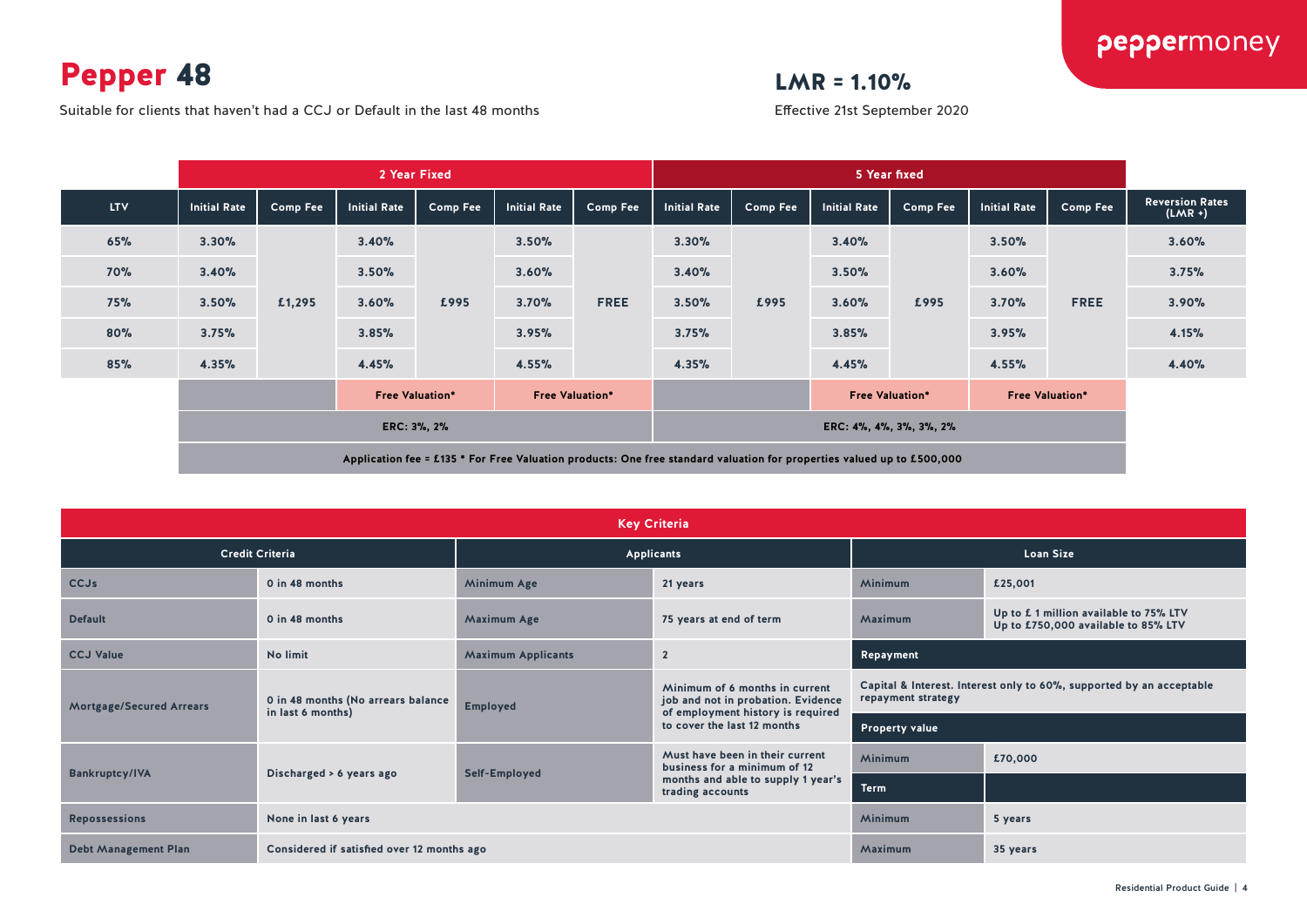### Pepper 36- Light

### $LMR = 1.10%$

Effective 21st September 2020

Suitable for clients that haven't had a Default in the last 36 months and who have never had a CCJ

|            |                          |                 | 2 Year Fixed                                                                                                           |          |                     | <b>5 Year Fixed</b> |                         |                 |                     |             |                                     |
|------------|--------------------------|-----------------|------------------------------------------------------------------------------------------------------------------------|----------|---------------------|---------------------|-------------------------|-----------------|---------------------|-------------|-------------------------------------|
| <b>LTV</b> | <b>Initial Rate</b>      | <b>Comp Fee</b> | <b>Initial Rate</b>                                                                                                    | Comp Fee | <b>Initial Rate</b> | <b>Comp Fee</b>     | <b>Initial Rate</b>     | <b>Comp Fee</b> | <b>Initial Rate</b> | Comp Fee    | <b>Reversion Rates</b><br>$(LMR +)$ |
| 65%        | 3.55%                    |                 | 3.65%                                                                                                                  |          | 3.55%               |                     | 3.65%                   |                 | 3.75%               |             | 3.60%                               |
| <b>70%</b> | 3.65%                    |                 | 3.75%                                                                                                                  |          | 3.65%               | £995                | 3.75%                   |                 | 3.85%               |             | 3.75%                               |
| 75%        | 3.75%                    | £1,295          | 3.85%                                                                                                                  | £995     | 3.75%               |                     | 3.85%                   | £995            | 3.95%               | <b>FREE</b> | 3.90%                               |
| 80%        | 4.00%                    |                 | 4.10%                                                                                                                  |          | 4.00%               |                     | 4.10%                   |                 | 4.20%               |             | 4.15%                               |
| 85%        | $\overline{\phantom{a}}$ |                 | ۰                                                                                                                      |          | 4.55%               |                     | 4.65%                   |                 | 4.75%               |             | 4.40%                               |
|            | <b>Free Valuation*</b>   |                 | <b>Free Valuation*</b><br><b>Free Valuation*</b>                                                                       |          |                     |                     |                         |                 |                     |             |                                     |
|            | ERC: 3%, 2%              |                 |                                                                                                                        |          |                     |                     | ERC: 4%, 4%, 3%, 3%, 2% |                 |                     |             |                                     |
|            |                          |                 | Application fee = £135 * For Free Valuation products: One free standard valuation for properties valued up to £500,000 |          |                     |                     |                         |                 |                     |             |                                     |

| <b>Key Criteria</b>              |                                                         |                                                          |                                                                                                           |                       |                                                                              |  |  |  |  |  |
|----------------------------------|---------------------------------------------------------|----------------------------------------------------------|-----------------------------------------------------------------------------------------------------------|-----------------------|------------------------------------------------------------------------------|--|--|--|--|--|
|                                  | <b>Credit Criteria</b>                                  |                                                          | Applicants                                                                                                | <b>Loan Size</b>      |                                                                              |  |  |  |  |  |
| <b>CCJs</b>                      | None                                                    | Minimum Age                                              | 21 years                                                                                                  | Minimum               | £25,001                                                                      |  |  |  |  |  |
| <b>Default</b><br>0 in 36 months |                                                         | <b>Maximum Age</b>                                       | 75 years at end of term                                                                                   | Maximum               | Up to £1 million available to 75% LTV<br>Up to £750,000 available to 85% LTV |  |  |  |  |  |
| <b>CCJ Value</b><br>None         |                                                         | $\overline{2}$<br><b>Maximum Applicants</b><br>Repayment |                                                                                                           |                       |                                                                              |  |  |  |  |  |
| <b>Mortgage/Secured Arrears</b>  | 0 in 36 months (No arrears balance<br>in last 6 months) | <b>Employed</b>                                          | Minimum of 6 months in current<br>job and not in probation. Evidence<br>of employment history is required | repayment strategy    | Capital & Interest. Interest only to 60%, supported by an acceptable         |  |  |  |  |  |
|                                  |                                                         |                                                          | to cover the last 12 months                                                                               | <b>Property value</b> |                                                                              |  |  |  |  |  |
|                                  |                                                         |                                                          | Must have been in their current<br>business for a minimum of 12                                           | Minimum               | £70,000                                                                      |  |  |  |  |  |
| <b>Bankruptcy/IVA</b>            | Discharged > 6 years ago                                | Self-Employed                                            | months and able to supply 1 year's<br>trading accounts                                                    |                       |                                                                              |  |  |  |  |  |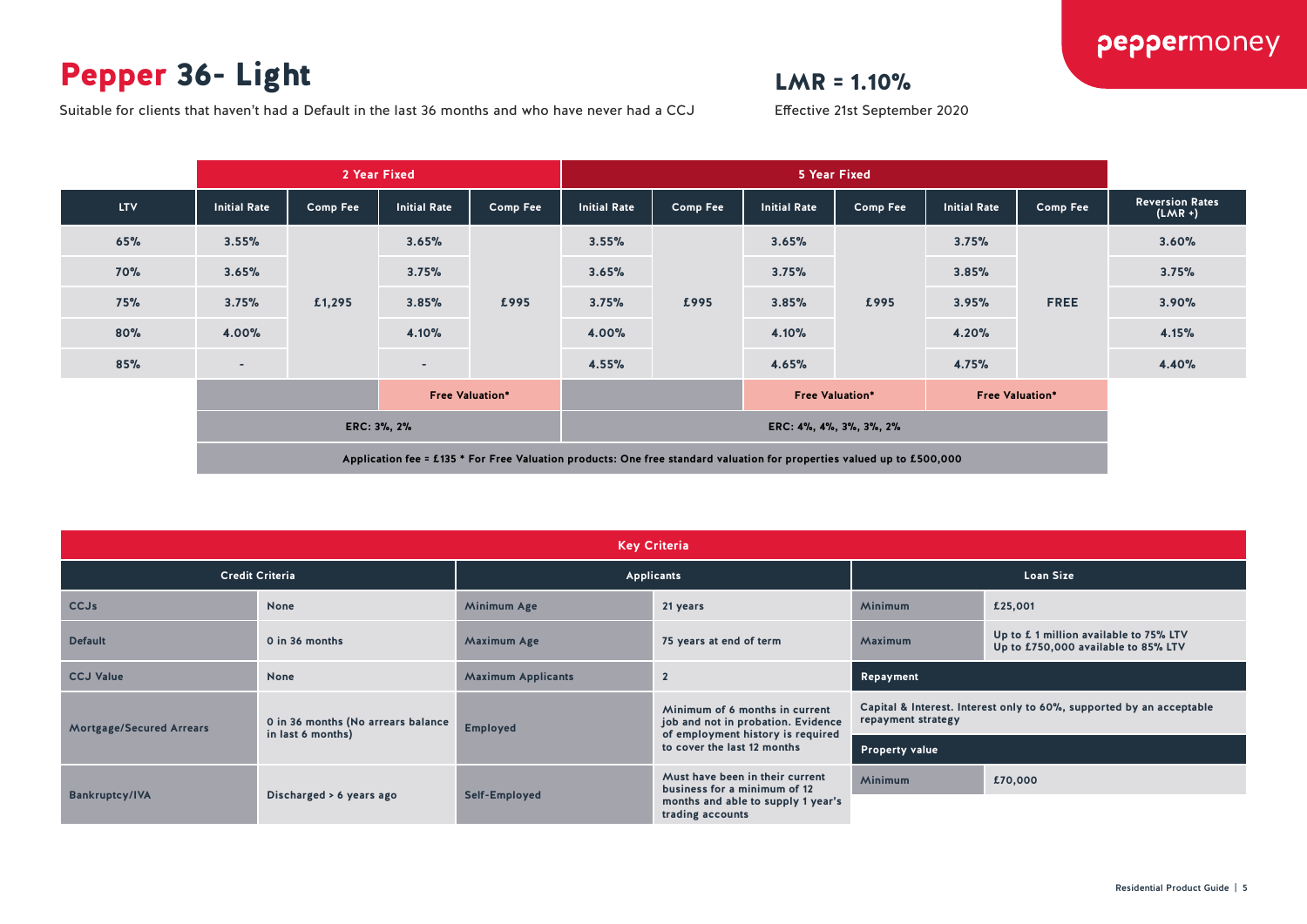Pepper 36

Suitable for clients that haven't had a CCJ or Default in the last 36 months

### LMR = 1.10%

Effective 21st September 2020

|            |                        | 2 Year Fixed    |                          |                                                  |                         | 5 Year Fixed |                     |          |                     |                 |                                     |
|------------|------------------------|-----------------|--------------------------|--------------------------------------------------|-------------------------|--------------|---------------------|----------|---------------------|-----------------|-------------------------------------|
| <b>LTV</b> | <b>Initial Rate</b>    | <b>Comp Fee</b> | <b>Initial Rate</b>      | <b>Comp Fee</b>                                  | <b>Initial Rate</b>     | Comp Fee     | <b>Initial Rate</b> | Comp Fee | <b>Initial Rate</b> | <b>Comp Fee</b> | <b>Reversion Rates</b><br>$(LMR +)$ |
| 65%        | 3.60%                  |                 | 3.70%                    |                                                  | 3.60%                   |              | 3.70%               |          | 3.80%               |                 | 3.60%                               |
| <b>70%</b> | 3.70%                  |                 | 3.80%                    |                                                  | 3.70%                   | £995         | 3.80%               |          | 3.90%               | <b>FREE</b>     | 3.75%                               |
| <b>75%</b> | 3.80%                  | £1,295          | 3.90%                    | £995                                             | 3.80%                   |              | 3.90%               | £995     | 4.00%               |                 | 3.90%                               |
| 80%        | 4.05%                  |                 | 4.15%                    |                                                  | 4.05%                   |              | 4.15%               |          | 4.25%               |                 | 4.15%                               |
| 85%        | $\sim$                 |                 | $\overline{\phantom{a}}$ |                                                  | 4.60%                   |              | 4.70%               |          | 4.80%               |                 | 4.40%                               |
|            | <b>Free Valuation*</b> |                 |                          | <b>Free Valuation*</b><br><b>Free Valuation*</b> |                         |              |                     |          |                     |                 |                                     |
|            | ERC: 3%, 2%            |                 |                          |                                                  | ERC: 4%, 4%, 3%, 3%, 2% |              |                     |          |                     |                 |                                     |
|            |                        |                 |                          |                                                  |                         |              |                     |          |                     |                 |                                     |

| <b>Key Criteria</b>             |                                                         |                           |                                                                                                           |                                                                                            |                                                                               |  |  |  |  |  |
|---------------------------------|---------------------------------------------------------|---------------------------|-----------------------------------------------------------------------------------------------------------|--------------------------------------------------------------------------------------------|-------------------------------------------------------------------------------|--|--|--|--|--|
|                                 | <b>Credit Criteria</b>                                  |                           | <b>Applicants</b>                                                                                         | <b>Loan Size</b>                                                                           |                                                                               |  |  |  |  |  |
| <b>CCJs</b>                     | 0 in 36 months                                          | Minimum Age               | 21 years                                                                                                  | <b>Minimum</b>                                                                             | £25,001                                                                       |  |  |  |  |  |
| <b>Default</b>                  | 0 in 36 months                                          | <b>Maximum Age</b>        | 75 years at end of term                                                                                   | Maximum                                                                                    | Up to £ 1 million available to 75% LTV<br>Up to £750,000 available to 85% LTV |  |  |  |  |  |
| <b>CCJ Value</b>                | No limit                                                | <b>Maximum Applicants</b> | $\overline{2}$                                                                                            | Repayment                                                                                  |                                                                               |  |  |  |  |  |
| <b>Mortgage/Secured Arrears</b> | 0 in 36 months (No arrears balance<br>in last 6 months) | <b>Employed</b>           | Minimum of 6 months in current<br>job and not in probation. Evidence<br>of employment history is required | Capital & Interest. Interest only to 60%, supported by an acceptable<br>repayment strategy |                                                                               |  |  |  |  |  |
|                                 |                                                         |                           | to cover the last 12 months                                                                               | <b>Property value</b>                                                                      |                                                                               |  |  |  |  |  |
|                                 |                                                         |                           | Must have been in their current<br>business for a minimum of 12                                           | Minimum                                                                                    | £70,000                                                                       |  |  |  |  |  |
| <b>Bankruptcy/IVA</b>           | Discharged > 6 years ago                                | Self-Employed             | months and able to supply 1 year's<br>trading accounts                                                    | <b>Term</b>                                                                                |                                                                               |  |  |  |  |  |
| <b>Repossessions</b>            | None in last 6 years                                    |                           |                                                                                                           | Minimum                                                                                    | 5 years                                                                       |  |  |  |  |  |
| <b>Debt Management Plan</b>     | Considered if satisfied over 12 months ago              |                           |                                                                                                           | Maximum                                                                                    | 35 years                                                                      |  |  |  |  |  |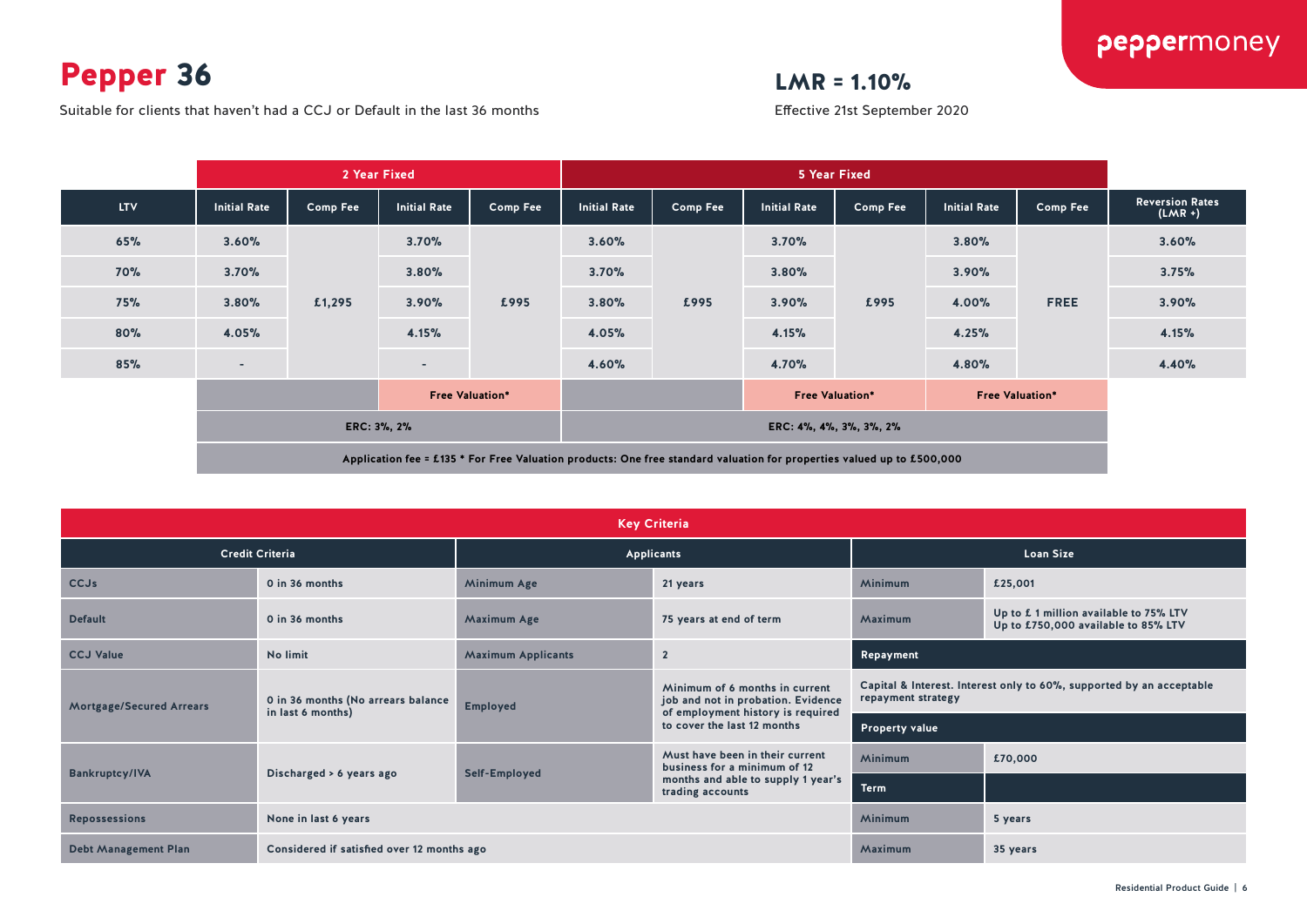### Pepper 24- Light

### $LMR = 1.10%$

Effective 21st September 2020

Suitable for clients that haven't had a Default in the last 24 months and who have never had a CCJ

|            |                        |          | 2 Year Fixed        |                                                  |                     | 5 Year Fixed                                                                                                           |                         |          |                     |                 |                                     |  |
|------------|------------------------|----------|---------------------|--------------------------------------------------|---------------------|------------------------------------------------------------------------------------------------------------------------|-------------------------|----------|---------------------|-----------------|-------------------------------------|--|
| <b>LTV</b> | <b>Initial Rate</b>    | Comp Fee | <b>Initial Rate</b> | <b>Comp Fee</b>                                  | <b>Initial Rate</b> | <b>Comp Fee</b>                                                                                                        | <b>Initial Rate</b>     | Comp Fee | <b>Initial Rate</b> | <b>Comp Fee</b> | <b>Reversion Rates</b><br>$(LMR +)$ |  |
| 65%        | 3.80%                  |          | 3.90%               |                                                  | $\sim$              |                                                                                                                        | $\sim$                  |          | $\sim$              | <b>FREE</b>     | 3.60%                               |  |
| 70%        | 3.90%                  |          | 4.00%               | £995                                             | 3.90%               |                                                                                                                        | 4.00%                   | £995     | 4.10%               |                 | 3.75%                               |  |
| <b>75%</b> | 4.10%                  | £1,295   | 4.20%               |                                                  | 4.10%               | £1,295                                                                                                                 | 4.20%                   |          | 4.30%               |                 | 3.90%                               |  |
| 80%        | 4.25%                  |          | 4.35%               |                                                  | 4.25%               |                                                                                                                        | 4.35%                   |          | 4.45%               |                 | 4.15%                               |  |
|            | <b>Free Valuation*</b> |          |                     | <b>Free Valuation*</b><br><b>Free Valuation*</b> |                     |                                                                                                                        |                         |          |                     |                 |                                     |  |
|            | ERC: 3%, 2%            |          |                     |                                                  |                     |                                                                                                                        | ERC: 4%, 4%, 3%, 3%, 2% |          |                     |                 |                                     |  |
|            |                        |          |                     |                                                  |                     | Application fee = £135 * For Free Valuation products: One free standard valuation for properties valued up to £500,000 |                         |          |                     |                 |                                     |  |

| <b>Key Criteria</b>             |                                                                                        |                                                                                                                              |                                                                 |                                                                                            |                                                                              |  |  |  |  |  |
|---------------------------------|----------------------------------------------------------------------------------------|------------------------------------------------------------------------------------------------------------------------------|-----------------------------------------------------------------|--------------------------------------------------------------------------------------------|------------------------------------------------------------------------------|--|--|--|--|--|
|                                 | <b>Credit Criteria</b>                                                                 |                                                                                                                              | Applicants                                                      | <b>Loan Size</b>                                                                           |                                                                              |  |  |  |  |  |
| <b>CCJs</b>                     | <b>None</b>                                                                            | Minimum Age                                                                                                                  | 21 years                                                        | <b>Minimum</b>                                                                             | £25,001                                                                      |  |  |  |  |  |
| <b>Default</b>                  | 0 in 24 months                                                                         | <b>Maximum Age</b><br>75 years at end of term                                                                                |                                                                 | Maximum                                                                                    | Up to £1 million available to 75% LTV<br>Up to £750,000 available to 85% LTV |  |  |  |  |  |
| <b>CCJ Value</b>                | <b>None</b>                                                                            | <b>Maximum Applicants</b>                                                                                                    | $\overline{2}$                                                  | Repayment                                                                                  |                                                                              |  |  |  |  |  |
| <b>Mortgage/Secured Arrears</b> | 0 in 24 months (No arrears balance<br>in last 6 months)                                | Minimum of 6 months in current<br>job and not in probation. Evidence<br><b>Employed</b><br>of employment history is required |                                                                 | Capital & Interest. Interest only to 60%, supported by an acceptable<br>repayment strategy |                                                                              |  |  |  |  |  |
|                                 |                                                                                        |                                                                                                                              | to cover the last 12 months                                     | <b>Property value</b>                                                                      |                                                                              |  |  |  |  |  |
|                                 |                                                                                        |                                                                                                                              | Must have been in their current<br>business for a minimum of 12 | <b>Minimum</b>                                                                             | £70,000                                                                      |  |  |  |  |  |
|                                 | Self-Employed<br><b>Bankruptcy/IVA</b><br>Discharged > 6 years ago<br>trading accounts |                                                                                                                              | months and able to supply 1 year's                              | <b>Term</b>                                                                                |                                                                              |  |  |  |  |  |
| <b>Repossessions</b>            | None in last 6 years                                                                   |                                                                                                                              |                                                                 | <b>Minimum</b>                                                                             | 5 years                                                                      |  |  |  |  |  |
| <b>Debt Management Plan</b>     | Considered if satisfied over 12 months ago                                             |                                                                                                                              |                                                                 | Maximum                                                                                    | 35 years                                                                     |  |  |  |  |  |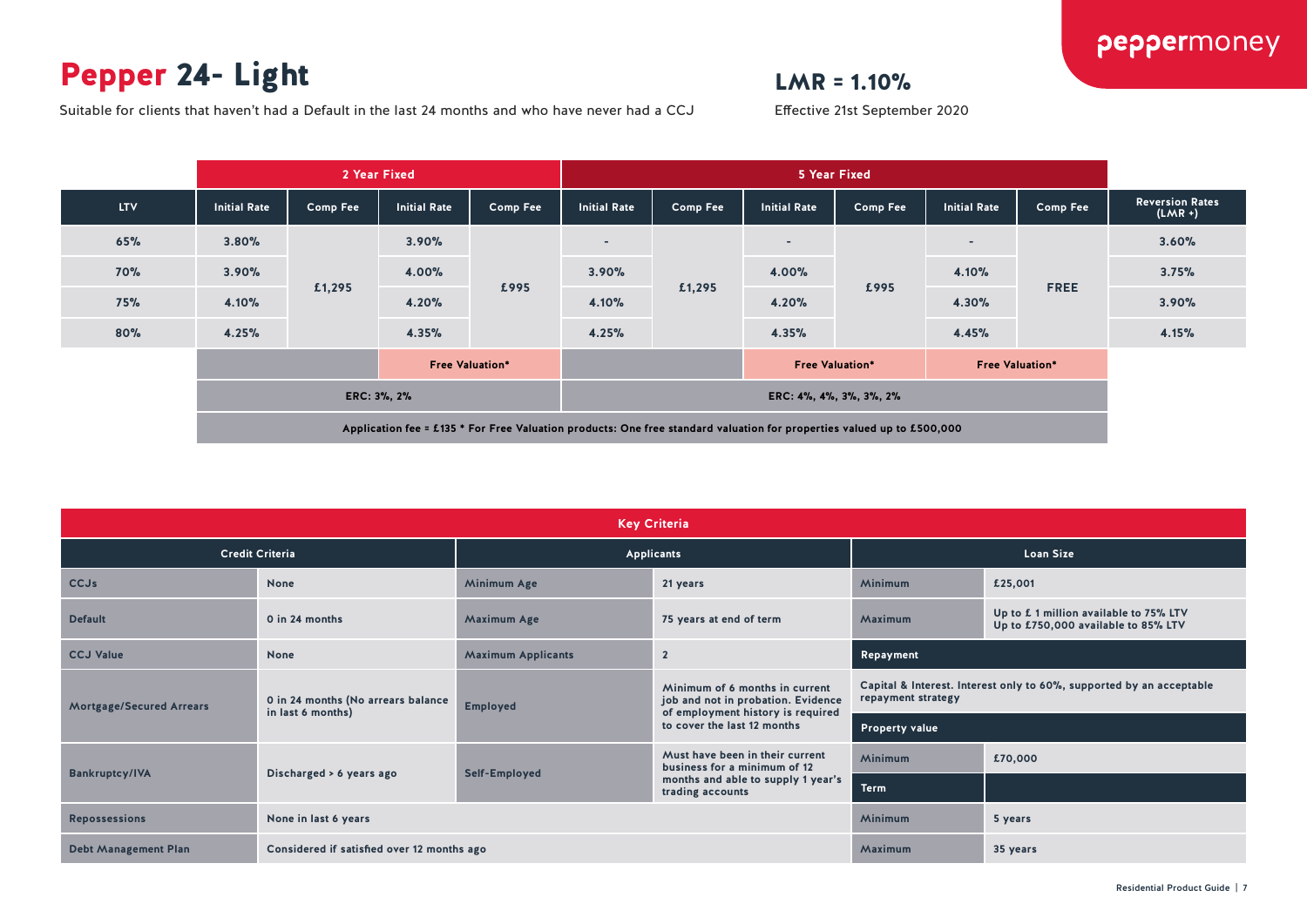Pepper 24

 $LMR = 1.10%$ 

Suitable for clients that haven't had a CCJ or Default in the last 24 months

|            |                        | 2 Year Fixed    |                     |                                                  |                                                                                                                        | 5 Year Fixed            |                     |                 |                     |                 |                                     |
|------------|------------------------|-----------------|---------------------|--------------------------------------------------|------------------------------------------------------------------------------------------------------------------------|-------------------------|---------------------|-----------------|---------------------|-----------------|-------------------------------------|
| <b>LTV</b> | <b>Initial Rate</b>    | <b>Comp Fee</b> | <b>Initial Rate</b> | <b>Comp Fee</b>                                  | <b>Initial Rate</b>                                                                                                    | <b>Comp Fee</b>         | <b>Initial Rate</b> | <b>Comp Fee</b> | <b>Initial Rate</b> | <b>Comp Fee</b> | <b>Reversion Rates</b><br>$(LMR +)$ |
| 65%        | 3.85%                  |                 | 3.95%               |                                                  | $\overline{\phantom{a}}$                                                                                               |                         | $\sim$              |                 | $\sim$              |                 | 3.60%                               |
| <b>70%</b> | 3.95%                  |                 | 4.05%               |                                                  | 3.95%                                                                                                                  |                         | 4.05%               | £995            | 4.15%               | <b>FREE</b>     | 3.75%                               |
| 75%        | 4.15%                  | £1,295          | 4.25%               | £995                                             | 4.15%                                                                                                                  | £1,295                  | 4.25%               |                 | 4.35%               |                 | 3.90%                               |
| 80%        | 4.30%                  |                 | 4.40%               |                                                  | 4.30%                                                                                                                  |                         | 4.40%               |                 | 4.50%               |                 | 4.15%                               |
|            | <b>Free Valuation*</b> |                 |                     | <b>Free Valuation*</b><br><b>Free Valuation*</b> |                                                                                                                        |                         |                     |                 |                     |                 |                                     |
|            | ERC: 3%, 2%            |                 |                     |                                                  |                                                                                                                        | ERC: 4%, 4%, 3%, 3%, 2% |                     |                 |                     |                 |                                     |
|            |                        |                 |                     |                                                  | Application fee = £135 * For Free Valuation products: One free standard valuation for properties valued up to £500,000 |                         |                     |                 |                     |                 |                                     |

| <b>Key Criteria</b>             |                                                         |                                                                                                                              |                                                                 |                    |                                                                              |  |  |  |  |  |
|---------------------------------|---------------------------------------------------------|------------------------------------------------------------------------------------------------------------------------------|-----------------------------------------------------------------|--------------------|------------------------------------------------------------------------------|--|--|--|--|--|
|                                 | <b>Credit Criteria</b>                                  |                                                                                                                              | Applicants                                                      | <b>Loan Size</b>   |                                                                              |  |  |  |  |  |
| <b>CCJs</b>                     | 0 in 24 months                                          | <b>Minimum Age</b>                                                                                                           | 21 years                                                        | <b>Minimum</b>     | £25,001                                                                      |  |  |  |  |  |
| <b>Default</b>                  | 0 in 24 months                                          | <b>Maximum Age</b><br>75 years at end of term                                                                                |                                                                 | Maximum            | Up to £1 million available to 75% LTV<br>Up to £750,000 available to 85% LTV |  |  |  |  |  |
| <b>CCJ Value</b>                | No limit                                                | <b>Maximum Applicants</b>                                                                                                    | $\overline{2}$                                                  | Repayment          |                                                                              |  |  |  |  |  |
| <b>Mortgage/Secured Arrears</b> | 0 in 24 months (No arrears balance<br>in last 6 months) | Minimum of 6 months in current<br>job and not in probation. Evidence<br><b>Employed</b><br>of employment history is required |                                                                 | repayment strategy | Capital & Interest. Interest only to 60%, supported by an acceptable         |  |  |  |  |  |
|                                 |                                                         |                                                                                                                              | to cover the last 12 months                                     | Property value     |                                                                              |  |  |  |  |  |
|                                 |                                                         |                                                                                                                              | Must have been in their current<br>business for a minimum of 12 | <b>Minimum</b>     | £70,000                                                                      |  |  |  |  |  |
| <b>Bankruptcy/IVA</b>           | Discharged > 6 years ago                                | Self-Employed                                                                                                                | months and able to supply 1 year's<br>trading accounts          | <b>Term</b>        |                                                                              |  |  |  |  |  |
| <b>Repossessions</b>            | None in last 6 years                                    |                                                                                                                              |                                                                 | <b>Minimum</b>     | 5 years                                                                      |  |  |  |  |  |
| <b>Debt Management Plan</b>     | Considered if satisfied over 12 months ago              |                                                                                                                              |                                                                 | Maximum            | 35 years                                                                     |  |  |  |  |  |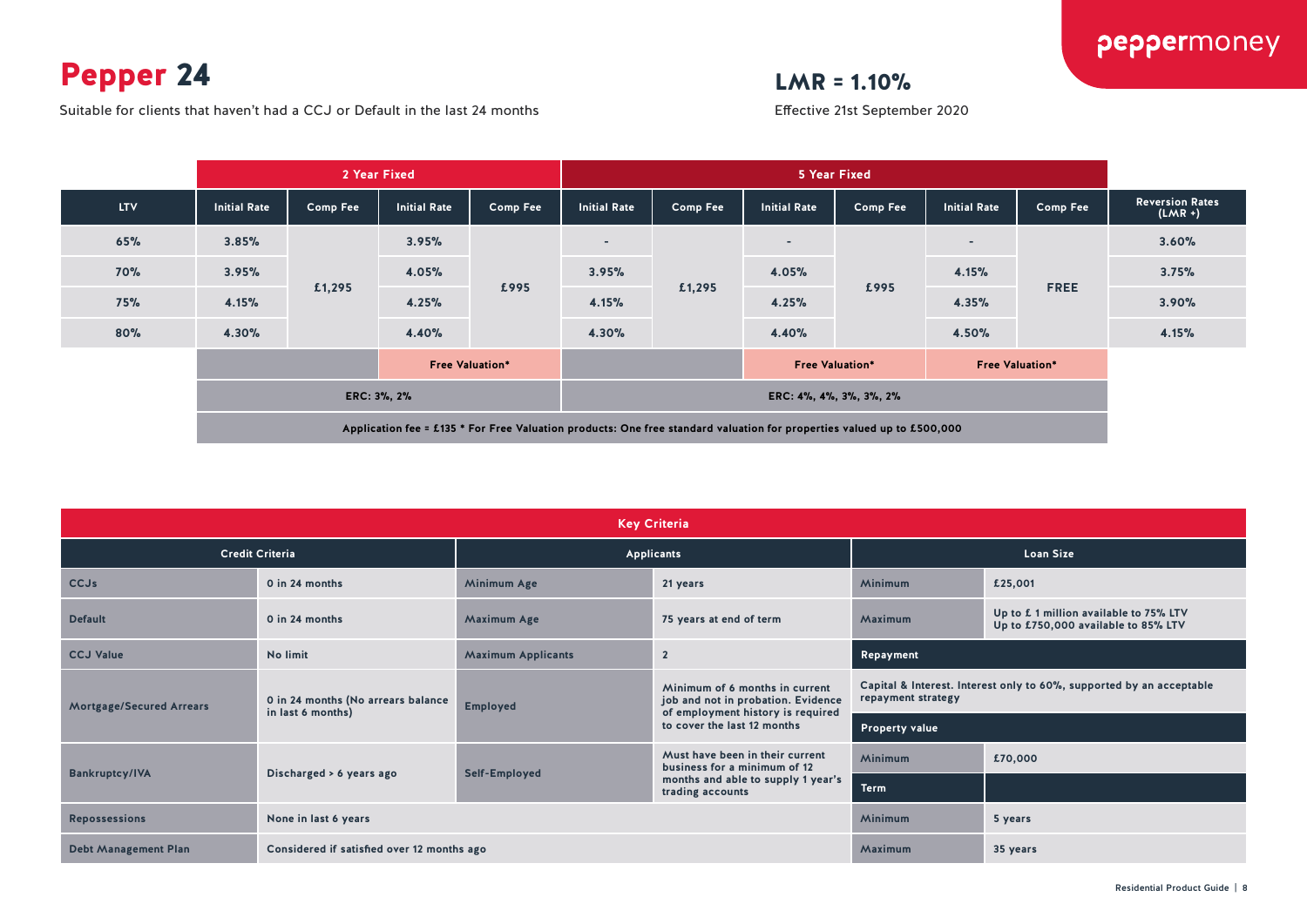### Pepper 18- Light

### $LMR = 1.10%$

Effective 21st September 2020

Suitable for clients that haven't had a Default in the last 18 months and who have never had a CCJ

|            |                     | 2 Year Fixed                                                                                                           |                         | <b>5 Year Fixed</b> |                         |
|------------|---------------------|------------------------------------------------------------------------------------------------------------------------|-------------------------|---------------------|-------------------------|
| <b>LTV</b> | <b>Initial Rate</b> | <b>Comp Fee</b>                                                                                                        | <b>Initial Rate</b>     | <b>Comp Fee</b>     | Reversion Rates (LMR +) |
| 65%        | 4.60%               |                                                                                                                        | 4.60%                   | £1,295              | 3.90%                   |
| <b>70%</b> | 4.65%               |                                                                                                                        | 4.65%                   |                     | 4.05%                   |
| <b>75%</b> | 4.75%               | £1,295                                                                                                                 | 4.75%                   |                     | 4.20%                   |
| 80%        | 4.90%               |                                                                                                                        | 4.90%                   |                     | 4.45%                   |
|            | ERC: 3%, 2%         |                                                                                                                        | ERC: 4%, 4%, 3%, 3%, 2% |                     |                         |
|            |                     | Application fee = £135 * For Free Valuation products: One free standard valuation for properties valued up to £500,000 |                         |                     |                         |

| <b>Key Criteria</b>             |                                            |                           |                                                                      |                                                                                            |                                                                              |  |  |
|---------------------------------|--------------------------------------------|---------------------------|----------------------------------------------------------------------|--------------------------------------------------------------------------------------------|------------------------------------------------------------------------------|--|--|
| <b>Credit Criteria</b>          |                                            |                           | Applicants                                                           |                                                                                            | <b>Loan Size</b>                                                             |  |  |
| <b>CCJs</b>                     | None                                       | Minimum Age               | <b>Minimum</b><br>21 years                                           |                                                                                            | £25,001                                                                      |  |  |
| <b>Default</b>                  | 0 in 18 months                             | <b>Maximum Age</b>        | 75 years at end of term                                              | Maximum                                                                                    | Up to £1 million available to 75% LTV<br>Up to £750,000 available to 85% LTV |  |  |
| <b>CCJ Value</b>                | None                                       | <b>Maximum Applicants</b> | $\overline{2}$                                                       | Repayment                                                                                  |                                                                              |  |  |
| <b>Mortgage/Secured Arrears</b> | 0 in 18 months (No arrears balance         | <b>Employed</b>           | Minimum of 6 months in current<br>job and not in probation. Evidence | Capital & Interest. Interest only to 60%, supported by an acceptable<br>repayment strategy |                                                                              |  |  |
|                                 | in last 6 months)                          |                           | of employment history is required<br>to cover the last 12 months     | Property value                                                                             |                                                                              |  |  |
|                                 |                                            |                           | Must have been in their current<br>business for a minimum of 12      | <b>Minimum</b>                                                                             | £70,000                                                                      |  |  |
| <b>Bankruptcy/IVA</b>           | Discharged > 6 years ago                   | Self-Employed             | months and able to supply 1 year's<br>trading accounts               | <b>Term</b>                                                                                |                                                                              |  |  |
| <b>Repossessions</b>            | None in last 6 years                       |                           |                                                                      | <b>Minimum</b>                                                                             | 5 years                                                                      |  |  |
| <b>Debt Management Plan</b>     | Considered if satisfied over 12 months ago |                           |                                                                      | Maximum                                                                                    | 35 years                                                                     |  |  |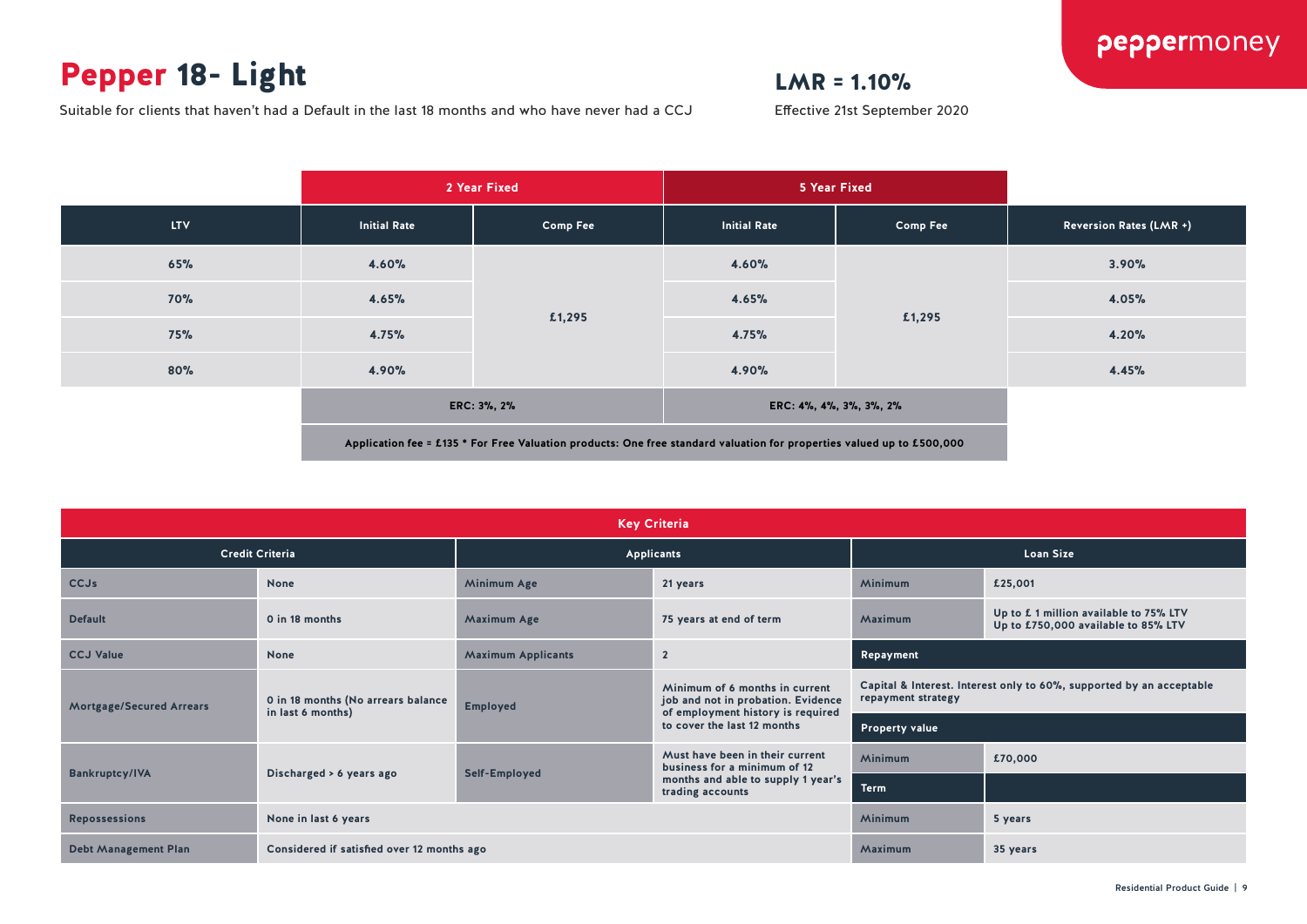### Pepper 18

### $LMR = 1.10%$

Effective 21st September 2020

Suitable for clients that haven't had a Default in the last 18 months and who have never had a CCJ

|            | 2 Year Fixed        |                                                                                                                        | 5 Year Fixed            |                 |                                |
|------------|---------------------|------------------------------------------------------------------------------------------------------------------------|-------------------------|-----------------|--------------------------------|
| <b>LTV</b> | <b>Initial Rate</b> | <b>Comp Fee</b>                                                                                                        | <b>Initial Rate</b>     | <b>Comp Fee</b> | <b>Reversion Rates (LMR +)</b> |
| 65%        | 4.65%               |                                                                                                                        | 4.65%                   |                 | 3.90%                          |
| <b>70%</b> | 4.70%               |                                                                                                                        | 4.70%                   | £1,295          | 4.05%                          |
| 75%        | 4.80%               | £1,295                                                                                                                 | 4.80%                   |                 | 4.20%                          |
| 80%        | 4.95%               |                                                                                                                        | 4.95%                   |                 | 4.45%                          |
|            | ERC: 3%, 2%         |                                                                                                                        | ERC: 4%, 4%, 3%, 3%, 2% |                 |                                |
|            |                     | Application fee = £135 * For Free Valuation products: One free standard valuation for properties valued up to £500,000 |                         |                 |                                |

| <b>Key Criteria</b>             |                                            |                           |                                                                      |                                                                                            |                                                                               |  |  |  |
|---------------------------------|--------------------------------------------|---------------------------|----------------------------------------------------------------------|--------------------------------------------------------------------------------------------|-------------------------------------------------------------------------------|--|--|--|
|                                 | <b>Credit Criteria</b>                     |                           | <b>Applicants</b>                                                    |                                                                                            | <b>Loan Size</b>                                                              |  |  |  |
| <b>CCJs</b>                     | 0 in 18 months                             | Minimum Age               | 21 years                                                             | <b>Minimum</b>                                                                             | £25,001                                                                       |  |  |  |
| <b>Default</b>                  | 0 in 18 months                             | <b>Maximum Age</b>        | 75 years at end of term                                              | Maximum                                                                                    | Up to £ 1 million available to 75% LTV<br>Up to £750,000 available to 85% LTV |  |  |  |
| <b>CCJ Value</b>                | No limit                                   | <b>Maximum Applicants</b> | $\overline{2}$                                                       | Repayment                                                                                  |                                                                               |  |  |  |
| <b>Mortgage/Secured Arrears</b> | 0 in 18 months (No arrears balance         | <b>Employed</b>           | Minimum of 6 months in current<br>job and not in probation. Evidence | Capital & Interest. Interest only to 60%, supported by an acceptable<br>repayment strategy |                                                                               |  |  |  |
|                                 | in last 6 months)                          |                           | of employment history is required<br>to cover the last 12 months     | <b>Property value</b>                                                                      |                                                                               |  |  |  |
|                                 |                                            |                           | Must have been in their current<br>business for a minimum of 12      | <b>Minimum</b>                                                                             | £70,000                                                                       |  |  |  |
| <b>Bankruptcy/IVA</b>           | Discharged > 6 years ago                   | Self-Employed             | months and able to supply 1 year's<br>trading accounts               | <b>Term</b>                                                                                |                                                                               |  |  |  |
| <b>Repossessions</b>            | None in last 6 years                       |                           |                                                                      | <b>Minimum</b>                                                                             | 5 years                                                                       |  |  |  |
| <b>Debt Management Plan</b>     | Considered if satisfied over 12 months ago |                           |                                                                      | Maximum                                                                                    | 35 years                                                                      |  |  |  |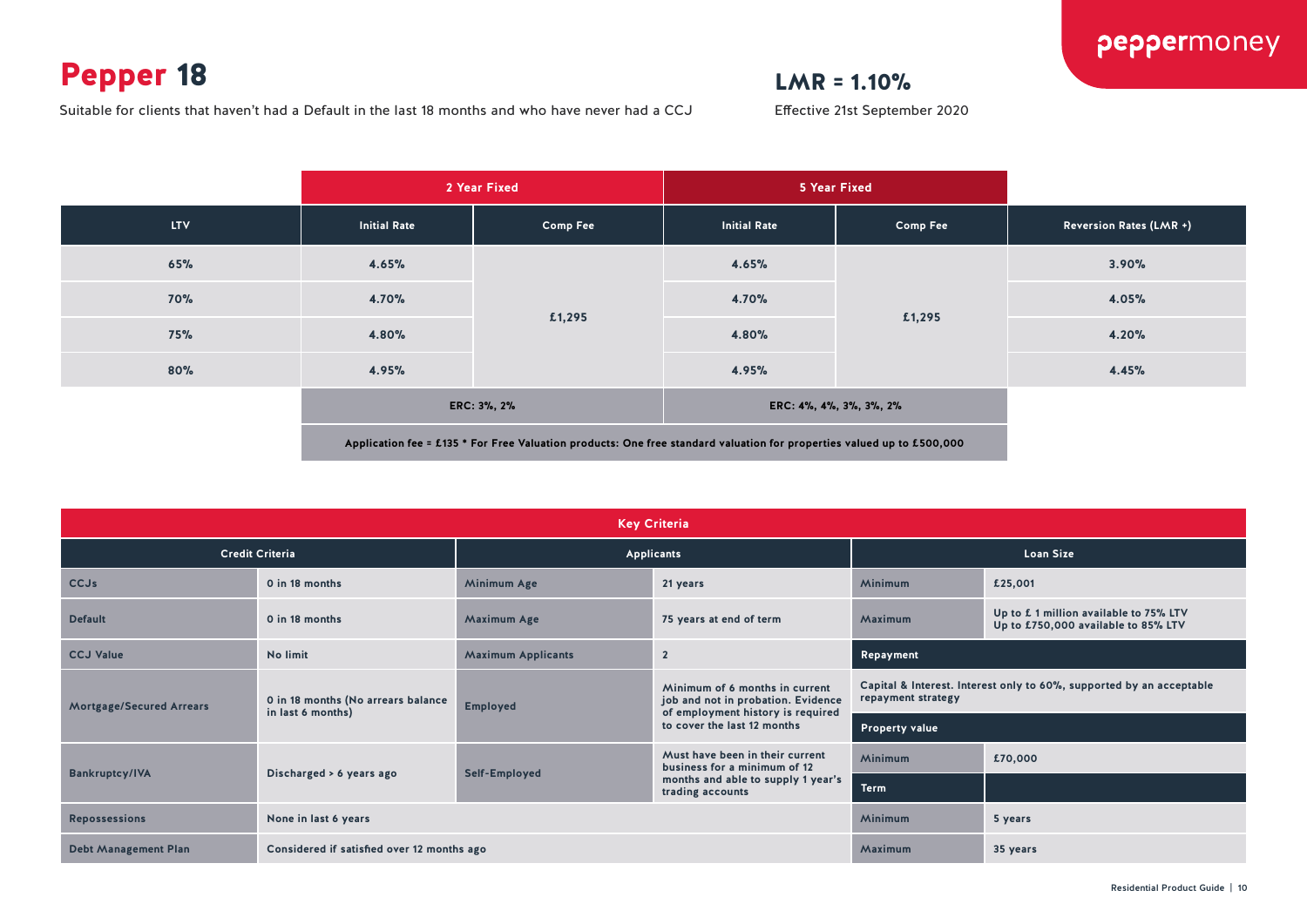### Pepper 12- Light

### $LMR = 1.10%$

Effective 21st September 2020

Suitable for clients that haven't had a Default in the last 12 months and who have never had a CCJ

|            | 2 Year Fixed        |                 | 5 Year Fixed        |                         |                                |
|------------|---------------------|-----------------|---------------------|-------------------------|--------------------------------|
| LTV        | <b>Initial Rate</b> | <b>Comp Fee</b> | <b>Initial Rate</b> | <b>Comp Fee</b>         | <b>Reversion Rates (LMR +)</b> |
| 65%        | 5.20%               |                 | 5.20%               | £1,295                  | 4.20%                          |
| <b>70%</b> | 5.25%               |                 | 5.25%               |                         | 4.35%                          |
| 75%        | 5.35%               | £1,295          | 5.35%               |                         | 4.60%                          |
| 80%        | 5.50%               |                 | 5.50%               |                         | 4.85%                          |
|            |                     | ERC: 3%, 2%     |                     | ERC: 4%, 4%, 3%, 3%, 2% |                                |
|            |                     |                 |                     |                         |                                |

| <b>Key Criteria</b>             |                                            |                           |                                                                                                                           |                                                                                            |                                                                              |  |  |
|---------------------------------|--------------------------------------------|---------------------------|---------------------------------------------------------------------------------------------------------------------------|--------------------------------------------------------------------------------------------|------------------------------------------------------------------------------|--|--|
| <b>Credit Criteria</b>          |                                            |                           | Applicants                                                                                                                |                                                                                            | <b>Loan Size</b>                                                             |  |  |
| <b>CCJs</b>                     | <b>None</b>                                | Minimum Age               | 21 years                                                                                                                  | Minimum                                                                                    | £25,001                                                                      |  |  |
| <b>Default</b>                  | 0 in 12 months                             | <b>Maximum Age</b>        | 75 years at end of term                                                                                                   | Maximum                                                                                    | Up to £1 million available to 75% LTV<br>Up to £750,000 available to 85% LTV |  |  |
| <b>CCJ Value</b>                | None                                       | <b>Maximum Applicants</b> | $\overline{2}$                                                                                                            | Repayment                                                                                  |                                                                              |  |  |
| <b>Mortgage/Secured Arrears</b> | 0 in 12 months (No arrears balance         | <b>Employed</b>           | Minimum of 6 months in current<br>job and not in probation. Evidence<br>of employment history is required                 | Capital & Interest. Interest only to 60%, supported by an acceptable<br>repayment strategy |                                                                              |  |  |
|                                 | in last 6 months)                          |                           | to cover the last 12 months                                                                                               | <b>Property value</b>                                                                      |                                                                              |  |  |
|                                 |                                            |                           | Must have been in their current<br>business for a minimum of 12<br>months and able to supply 1 year's<br>trading accounts | Minimum                                                                                    | £70,000                                                                      |  |  |
| <b>Bankruptcy/IVA</b>           | Discharged > 6 years ago                   | Self-Employed             |                                                                                                                           | <b>Term</b>                                                                                |                                                                              |  |  |
| <b>Repossessions</b>            | None in last 6 years                       |                           |                                                                                                                           | Minimum                                                                                    | 5 years                                                                      |  |  |
| <b>Debt Management Plan</b>     | Considered if satisfied over 12 months ago |                           |                                                                                                                           | Maximum                                                                                    | 35 years                                                                     |  |  |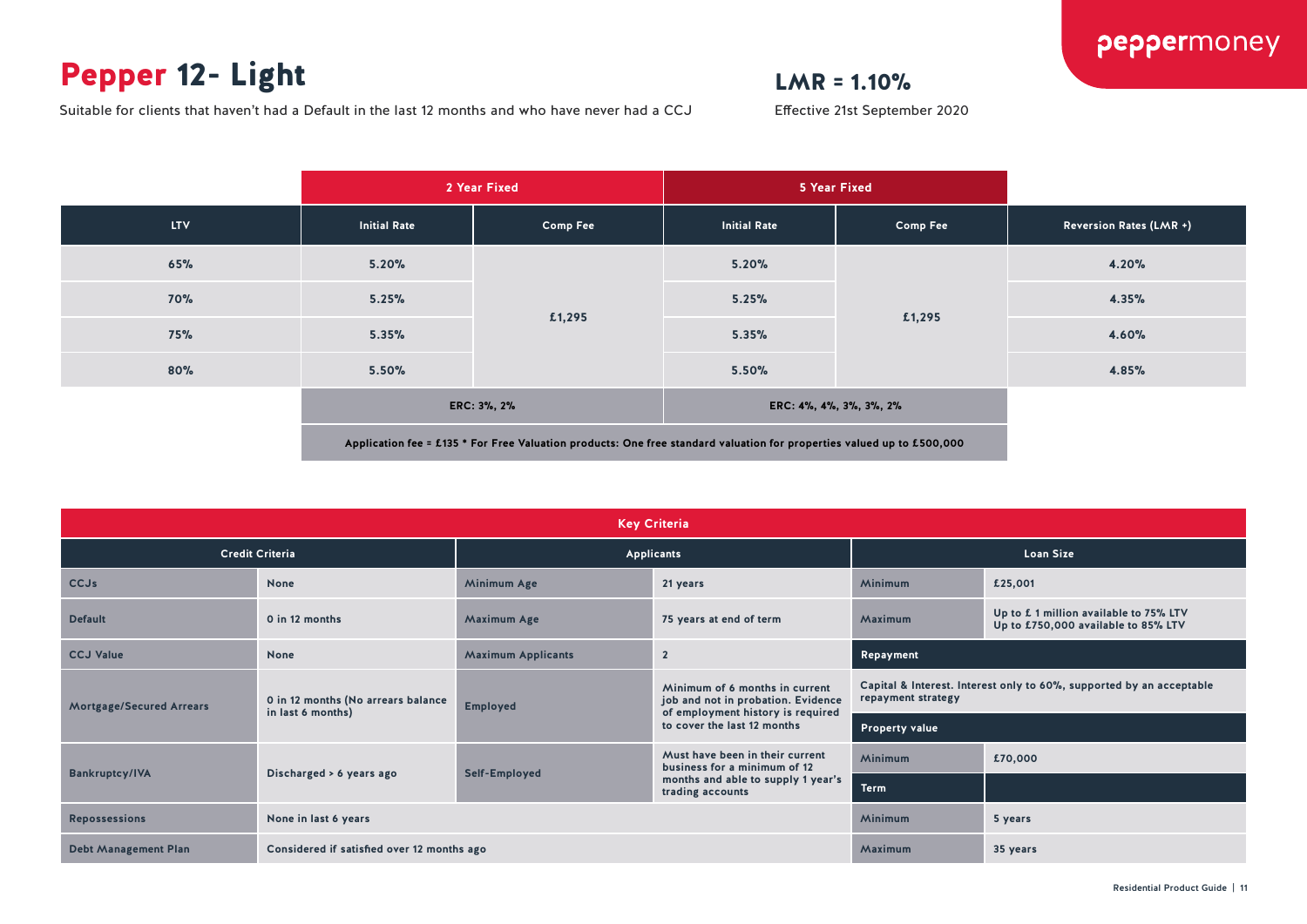### Pepper 12

Suitable for clients that haven't had a CCJ or Default in the last 12 months

### $LMR = 1.10%$

|            |                     | 2 Year Fixed                                                                                                           | 5 Year Fixed            |                 |                                |
|------------|---------------------|------------------------------------------------------------------------------------------------------------------------|-------------------------|-----------------|--------------------------------|
| <b>LTV</b> | <b>Initial Rate</b> | <b>Comp Fee</b>                                                                                                        | <b>Initial Rate</b>     | <b>Comp Fee</b> | <b>Reversion Rates (LMR +)</b> |
| 65%        | 5.25%               |                                                                                                                        | 5.25%                   |                 | 4.20%                          |
| <b>70%</b> | 5.30%               |                                                                                                                        | 5.30%                   | £1,295          | 4.35%                          |
| <b>75%</b> | 5.40%               | £1,295                                                                                                                 | 5.40%                   |                 | 4.60%                          |
| 80%        | 5.55%               |                                                                                                                        | 5.55%                   |                 | 4.85%                          |
|            | ERC: 3%, 2%         |                                                                                                                        | ERC: 4%, 4%, 3%, 3%, 2% |                 |                                |
|            |                     | Application fee = £135 * For Free Valuation products: One free standard valuation for properties valued up to £500,000 |                         |                 |                                |

| <b>Key Criteria</b>             |                                            |                           |                                                                                                           |                                                                                            |                                                                              |  |  |  |
|---------------------------------|--------------------------------------------|---------------------------|-----------------------------------------------------------------------------------------------------------|--------------------------------------------------------------------------------------------|------------------------------------------------------------------------------|--|--|--|
| <b>Credit Criteria</b>          |                                            |                           | <b>Applicants</b>                                                                                         | <b>Loan Size</b>                                                                           |                                                                              |  |  |  |
| <b>CCJs</b>                     | 0 in 12 months                             | Minimum Age               | 21 years                                                                                                  | <b>Minimum</b>                                                                             | £25,001                                                                      |  |  |  |
| <b>Default</b>                  | 0 in 12 months                             | <b>Maximum Age</b>        | 75 years at end of term                                                                                   | Maximum                                                                                    | Up to £1 million available to 75% LTV<br>Up to £750,000 available to 85% LTV |  |  |  |
| <b>CCJ Value</b>                | No limit                                   | <b>Maximum Applicants</b> | $\overline{2}$                                                                                            | Repayment                                                                                  |                                                                              |  |  |  |
| <b>Mortgage/Secured Arrears</b> | 0 in 12 months (No arrears balance         | <b>Employed</b>           | Minimum of 6 months in current<br>job and not in probation. Evidence<br>of employment history is required | Capital & Interest. Interest only to 60%, supported by an acceptable<br>repayment strategy |                                                                              |  |  |  |
|                                 | in last 6 months)                          |                           | to cover the last 12 months                                                                               | <b>Property value</b>                                                                      |                                                                              |  |  |  |
|                                 |                                            |                           | Must have been in their current<br>business for a minimum of 12                                           | <b>Minimum</b>                                                                             | £70,000                                                                      |  |  |  |
| <b>Bankruptcy/IVA</b>           | Discharged > 6 years ago                   | Self-Employed             | months and able to supply 1 year's<br>trading accounts                                                    | <b>Term</b>                                                                                |                                                                              |  |  |  |
| <b>Repossessions</b>            | None in last 6 years                       |                           |                                                                                                           |                                                                                            | 5 years                                                                      |  |  |  |
| <b>Debt Management Plan</b>     | Considered if satisfied over 12 months ago |                           |                                                                                                           | Maximum                                                                                    | 35 years                                                                     |  |  |  |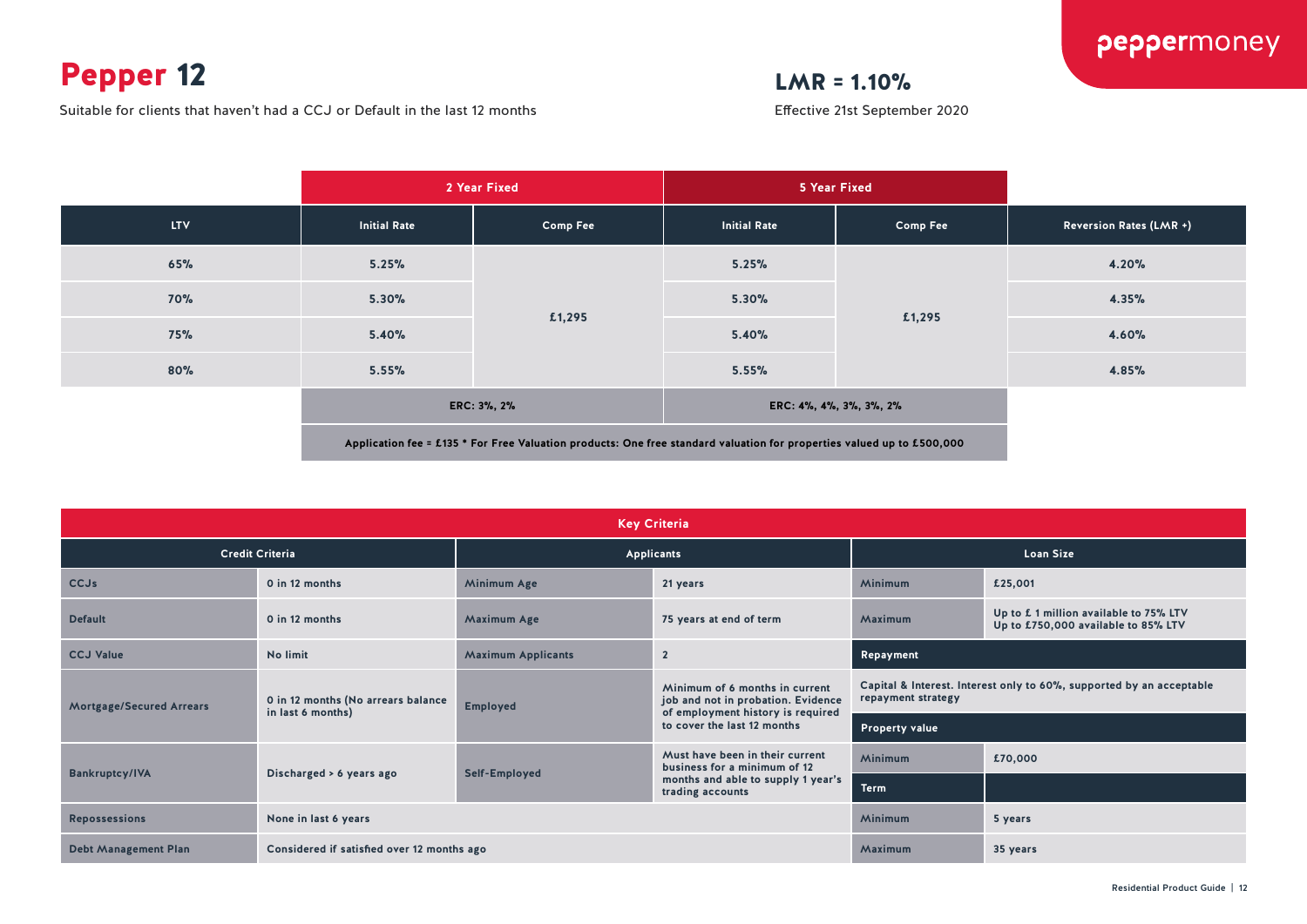### Pepper 6- Light

### peppermoney

### $LMR = 1.10%$

Suitable for clients that haven't had a Default in the last 6 months and who have never had a CCJ

|            |                     | 2 Year Fixed                                                                                                           |                         | 5 Year Fixed    |                                |
|------------|---------------------|------------------------------------------------------------------------------------------------------------------------|-------------------------|-----------------|--------------------------------|
| <b>LTV</b> | <b>Initial Rate</b> | <b>Comp Fee</b>                                                                                                        | <b>Initial Rate</b>     | <b>Comp Fee</b> | <b>Reversion Rates (LMR +)</b> |
| 65%        | 6.30%               |                                                                                                                        | 6.30%                   |                 | 4.20%                          |
| <b>70%</b> | 6.40%               | £1,295                                                                                                                 | 6.40%                   | £995            | 4.35%                          |
| 75%        | 6.60%               |                                                                                                                        | 6.60%                   |                 | 4.60%                          |
|            | ERC: 3%, 2%         |                                                                                                                        | ERC: 4%, 4%, 3%, 3%, 2% |                 |                                |
|            |                     | Application fee = £135 * For Free Valuation products: One free standard valuation for properties valued up to £500,000 |                         |                 |                                |

| <b>Key Criteria</b>             |                                            |                           |                                                                      |                                                                                            |                                                                              |  |  |  |
|---------------------------------|--------------------------------------------|---------------------------|----------------------------------------------------------------------|--------------------------------------------------------------------------------------------|------------------------------------------------------------------------------|--|--|--|
| <b>Credit Criteria</b>          |                                            |                           | Applicants                                                           | <b>Loan Size</b>                                                                           |                                                                              |  |  |  |
| <b>CCJs</b>                     | <b>None</b>                                | Minimum Age               | <b>Minimum</b><br>21 years                                           |                                                                                            | £25,001                                                                      |  |  |  |
| <b>Default</b>                  | 0 in 6 months                              | <b>Maximum Age</b>        | 75 years at end of term                                              | Maximum                                                                                    | Up to £1 million available to 75% LTV<br>Up to £750,000 available to 85% LTV |  |  |  |
| <b>CCJ Value</b>                | <b>None</b>                                | <b>Maximum Applicants</b> | $\overline{2}$                                                       | Repayment                                                                                  |                                                                              |  |  |  |
| <b>Mortgage/Secured Arrears</b> | 0 in 12 months (No arrears balance         | <b>Employed</b>           | Minimum of 6 months in current<br>job and not in probation. Evidence | Capital & Interest. Interest only to 60%, supported by an acceptable<br>repayment strategy |                                                                              |  |  |  |
|                                 | in last 6 months)                          |                           | of employment history is required<br>to cover the last 12 months     | <b>Property value</b>                                                                      |                                                                              |  |  |  |
|                                 |                                            |                           | Must have been in their current<br>business for a minimum of 12      | <b>Minimum</b>                                                                             | £70,000                                                                      |  |  |  |
| <b>Bankruptcy/IVA</b>           | Discharged > 6 years ago                   | Self-Employed             | months and able to supply 1 year's<br>trading accounts               | <b>Term</b>                                                                                |                                                                              |  |  |  |
| <b>Repossessions</b>            | None in last 6 years                       |                           |                                                                      |                                                                                            | 5 years                                                                      |  |  |  |
| <b>Debt Management Plan</b>     | Considered if satisfied over 12 months ago |                           |                                                                      | Maximum                                                                                    | 35 years                                                                     |  |  |  |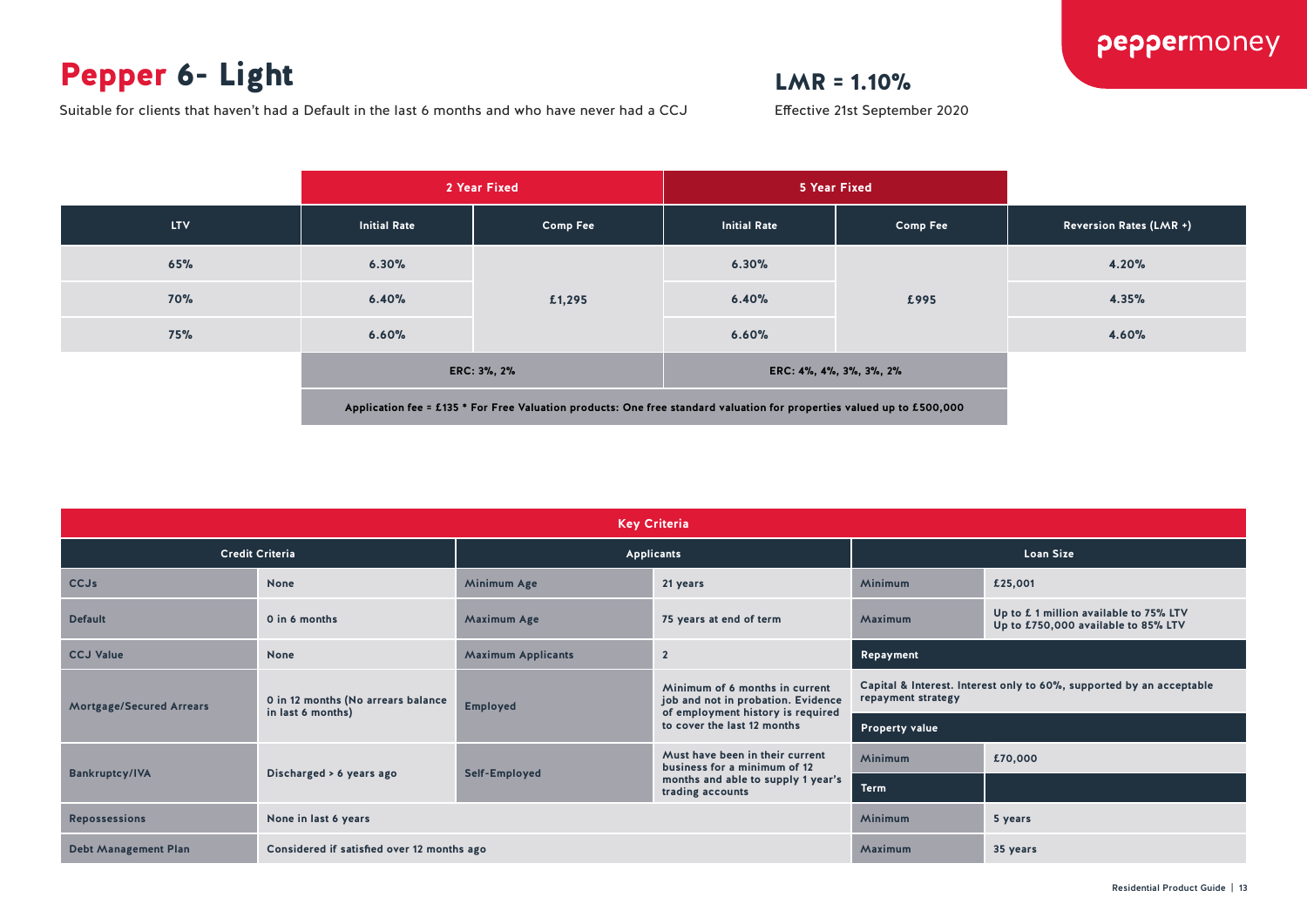Pepper 6

Suitable for clients that haven't had a CCJ or Default in the last 6 months

### $LMR = 1.10%$

|            |                     | 2 Year Fixed                                                                                                           | 5 Year Fixed            |                 |                                |
|------------|---------------------|------------------------------------------------------------------------------------------------------------------------|-------------------------|-----------------|--------------------------------|
| <b>LTV</b> | <b>Initial Rate</b> | <b>Comp Fee</b>                                                                                                        | <b>Initial Rate</b>     | <b>Comp Fee</b> | <b>Reversion Rates (LMR +)</b> |
| 65%        | 6.35%               |                                                                                                                        | 6.35%                   |                 | 4.20%                          |
| <b>70%</b> | 6.45%               | £1,295                                                                                                                 | 6.45%                   | £995            | 4.35%                          |
| 75%        | 6.65%               |                                                                                                                        | 6.65%                   |                 | 4.60%                          |
|            | ERC: 3%, 2%         |                                                                                                                        | ERC: 4%, 4%, 3%, 3%, 2% |                 |                                |
|            |                     | Application fee = £135 * For Free Valuation products: One free standard valuation for properties valued up to £500,000 |                         |                 |                                |

| <b>Key Criteria</b>             |                                            |                           |                                                                                                                                          |                                                                                            |                                                                               |  |  |  |
|---------------------------------|--------------------------------------------|---------------------------|------------------------------------------------------------------------------------------------------------------------------------------|--------------------------------------------------------------------------------------------|-------------------------------------------------------------------------------|--|--|--|
| <b>Credit Criteria</b>          |                                            |                           | Applicants                                                                                                                               |                                                                                            | <b>Loan Size</b>                                                              |  |  |  |
| <b>CCJs</b>                     | 0 in 6 months                              | Minimum Age               | 21 years                                                                                                                                 | <b>Minimum</b>                                                                             | £25,001                                                                       |  |  |  |
| <b>Default</b>                  | 0 in 6 months                              | <b>Maximum Age</b>        | 75 years at end of term                                                                                                                  | Maximum                                                                                    | Up to £ 1 million available to 75% LTV<br>Up to £750,000 available to 85% LTV |  |  |  |
| <b>CCJ Value</b>                | No limit                                   | <b>Maximum Applicants</b> | $\overline{2}$                                                                                                                           | Repayment                                                                                  |                                                                               |  |  |  |
| <b>Mortgage/Secured Arrears</b> | 0 in 12 months (No arrears balance         | <b>Employed</b>           | Minimum of 6 months in current<br>job and not in probation. Evidence<br>of employment history is required<br>to cover the last 12 months | Capital & Interest. Interest only to 60%, supported by an acceptable<br>repayment strategy |                                                                               |  |  |  |
|                                 | in last 6 months)                          |                           |                                                                                                                                          | <b>Property value</b>                                                                      |                                                                               |  |  |  |
|                                 | Discharged > 6 years ago                   | Self-Employed             | Must have been in their current<br>business for a minimum of 12<br>months and able to supply 1 year's<br>trading accounts                | <b>Minimum</b>                                                                             | £70,000                                                                       |  |  |  |
| <b>Bankruptcy/IVA</b>           |                                            |                           |                                                                                                                                          | <b>Term</b>                                                                                |                                                                               |  |  |  |
| <b>Repossessions</b>            | None in last 6 years                       |                           |                                                                                                                                          | <b>Minimum</b>                                                                             | 5 years                                                                       |  |  |  |
| <b>Debt Management Plan</b>     | Considered if satisfied over 12 months ago |                           |                                                                                                                                          | Maximum                                                                                    | 35 years                                                                      |  |  |  |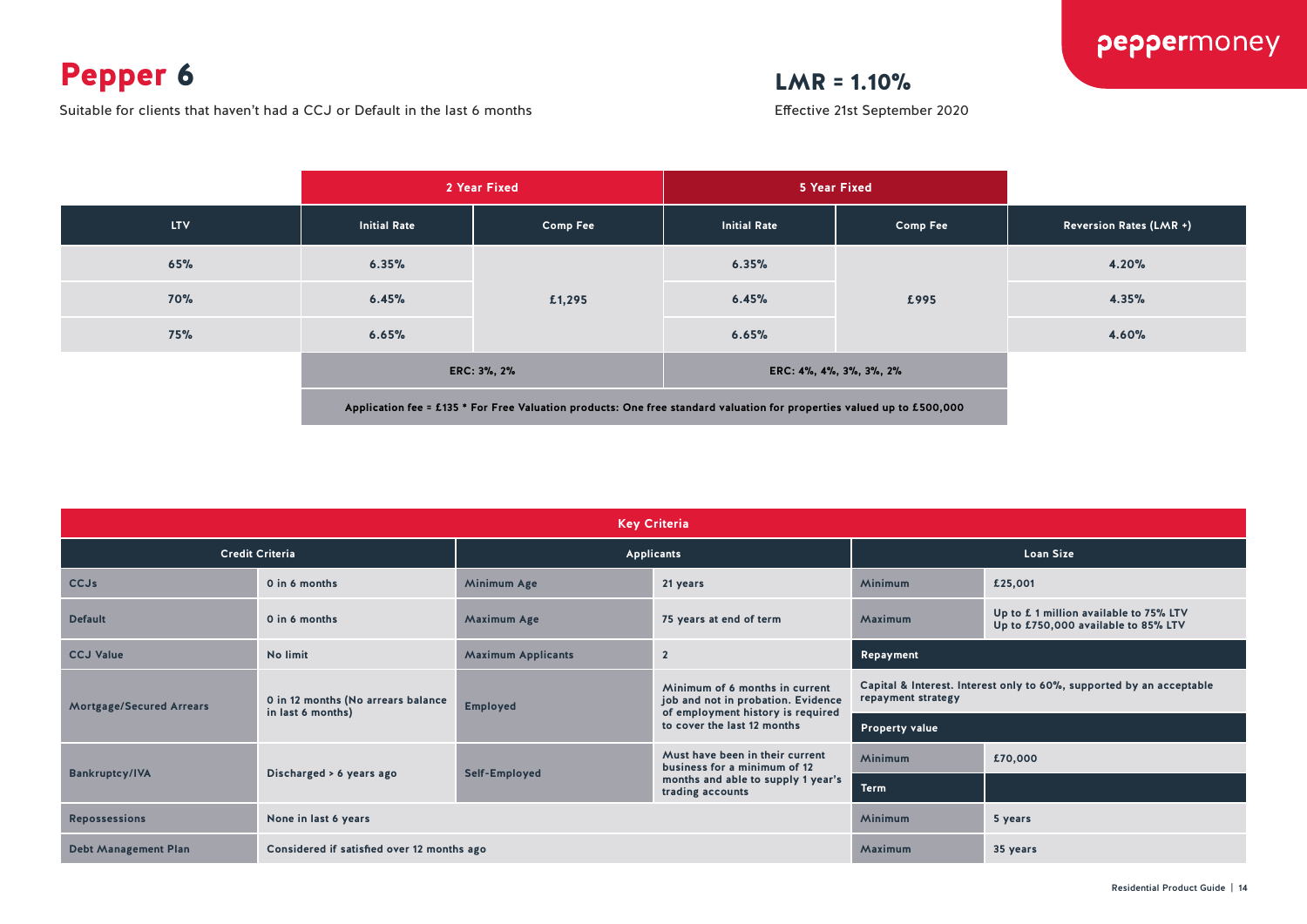### Pepper 24 DMP

Suitable for clients that are in a Debt Management Plan or have satisfied one in the last 12 months

### $LMR = 1.10%$

|            | 2 Year Fixed                                                                                                           |          | 5 Year Fixed            |                 |                                |
|------------|------------------------------------------------------------------------------------------------------------------------|----------|-------------------------|-----------------|--------------------------------|
| <b>LTV</b> | <b>Initial Rate</b>                                                                                                    | Comp Fee | <b>Initial Rate</b>     | <b>Comp Fee</b> | <b>Reversion Rates (LMR +)</b> |
| 65%        | 4.70%                                                                                                                  |          | 4.80%                   | £995            | 3.60%                          |
| <b>70%</b> | 4.80%                                                                                                                  | £995     | 4.90%                   |                 | 3.75%                          |
| 75%        | 4.90%                                                                                                                  |          | 5.00%                   |                 | 3.90%                          |
|            | ERC: 3%, 2%                                                                                                            |          | ERC: 4%, 4%, 3%, 3%, 2% |                 |                                |
|            | Application fee = £135 * For Free Valuation products: One free standard valuation for properties valued up to £500,000 |          |                         |                 |                                |

| <b>Key Criteria</b>             |                                                                                                                                                                                                                                                                                                              |                           |                                                                                                                                                    |                                                                                                |                                       |  |  |
|---------------------------------|--------------------------------------------------------------------------------------------------------------------------------------------------------------------------------------------------------------------------------------------------------------------------------------------------------------|---------------------------|----------------------------------------------------------------------------------------------------------------------------------------------------|------------------------------------------------------------------------------------------------|---------------------------------------|--|--|
| <b>Credit Criteria</b>          |                                                                                                                                                                                                                                                                                                              | <b>Applicants</b>         |                                                                                                                                                    | <b>Loan Size</b>                                                                               |                                       |  |  |
| <b>CCJs</b>                     | 0 in 24 months                                                                                                                                                                                                                                                                                               | Minimum Age               | 21 years                                                                                                                                           | Minimum                                                                                        | £25,001                               |  |  |
| <b>Default</b>                  | 0 in 24 months                                                                                                                                                                                                                                                                                               | Maximum Age               | 75 years at end of term                                                                                                                            | Maximum                                                                                        | Up to £1 million available to 75% LTV |  |  |
| <b>CCJ Value</b>                | No limit                                                                                                                                                                                                                                                                                                     | <b>Maximum Applicants</b> | $\overline{2}$                                                                                                                                     |                                                                                                | Repayment                             |  |  |
| <b>Mortgage/Secured Arrears</b> | 0 in 24 months                                                                                                                                                                                                                                                                                               |                           | Minimum of 6 months in current<br>job and not in probation.<br><b>Evidence of employment history</b><br>is required to cover the last 12<br>months | Capital & Interest. Interest only to 60% LTV, supported by an<br>acceptable repayment strategy |                                       |  |  |
| <b>Bankruptcy/IVA</b>           | Discharged > 6 years ago                                                                                                                                                                                                                                                                                     |                           |                                                                                                                                                    |                                                                                                |                                       |  |  |
| <b>Debt Management Plan</b>     | Accepted for active or satisfied in the last 12 months.<br>Must have been in the DMP for at least 12 months and able to<br>provide proof of satisfactory payments from DMP provider.<br>For remortgages, capital raising can be considered to clear the<br>DMP.<br>No more than 1 active DMP per application | <b>Employed</b>           |                                                                                                                                                    | <b>Property value</b>                                                                          |                                       |  |  |
|                                 |                                                                                                                                                                                                                                                                                                              |                           |                                                                                                                                                    | Minimum                                                                                        | £70,000                               |  |  |
|                                 |                                                                                                                                                                                                                                                                                                              |                           |                                                                                                                                                    | <b>Term</b>                                                                                    |                                       |  |  |
|                                 |                                                                                                                                                                                                                                                                                                              | Self-Employed             | Must have been in their current<br>business for a minimum of 12                                                                                    | Minimum                                                                                        | 5 years                               |  |  |
|                                 |                                                                                                                                                                                                                                                                                                              |                           | months and able to supply 1<br>year's trading accounts                                                                                             | Maximum                                                                                        | 35 years                              |  |  |
| <b>Repossessions</b>            | None in last 6 years                                                                                                                                                                                                                                                                                         |                           |                                                                                                                                                    |                                                                                                |                                       |  |  |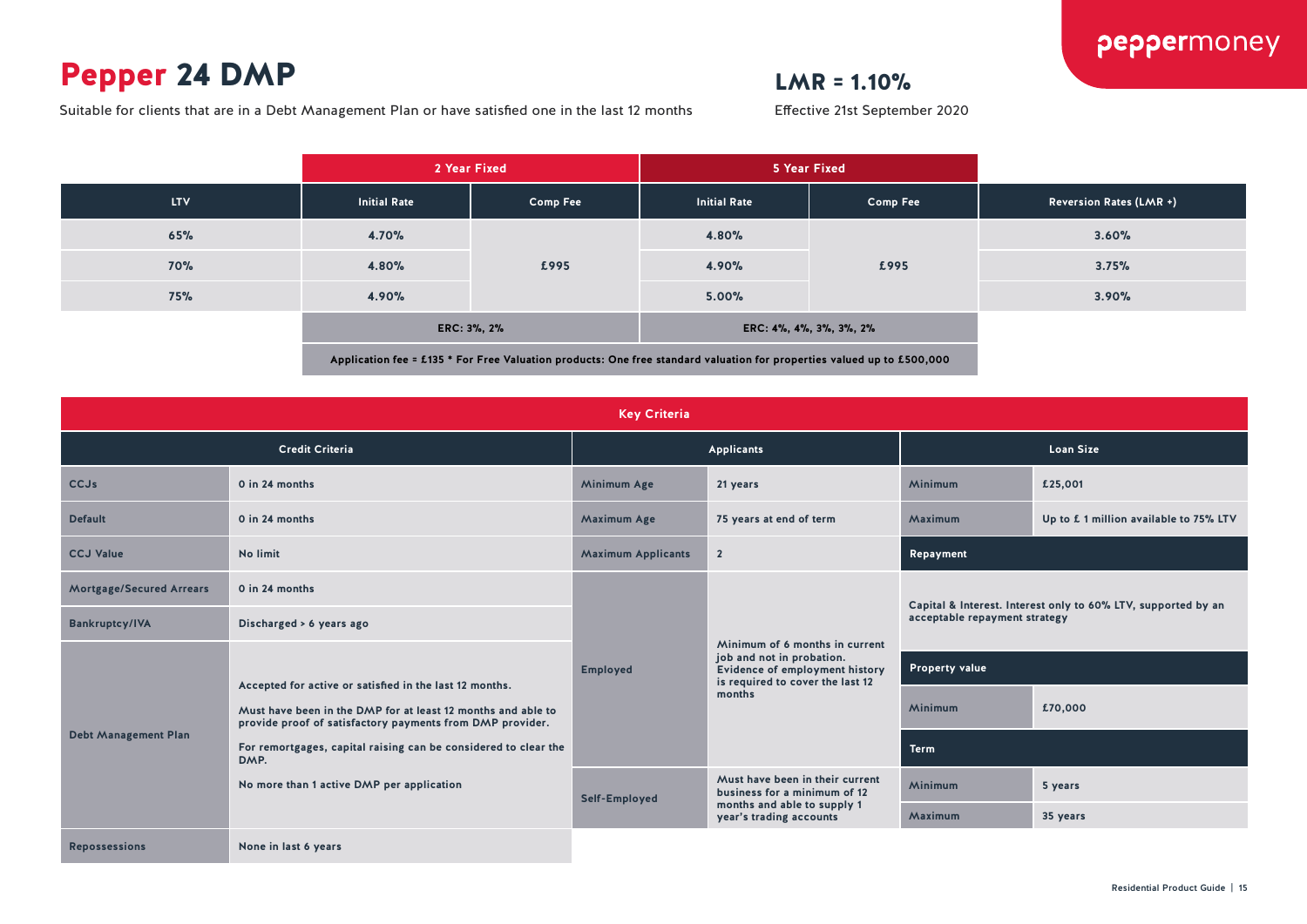### Pepper 18 DMP

### $LMR = 1.10%$

Effective 21st September 2020

Suitable for clients that are in a Debt Management Plan or have satisfied one in the last 12 months

#### **2 Year Fixed 5 Year Fixed LTV Initial Rate Comp Fee Initial Rate Comp Fee Reversion Rates (LMR +) 70% 5.40% £995 5.60% £995 4.05% 75% 5.50% 5.70% 4.20% ERC: 3%, 2% ERC: 4%, 4%, 3%, 3%, 2% Application fee = £135 \* For Free Valuation products: One free standard valuation for properties valued up to £500,000**

| <b>Key Criteria</b>             |                                                                                                                                                                                                                                                                                                              |                           |                                                                                                                                                    |                                                                                                |                                       |  |
|---------------------------------|--------------------------------------------------------------------------------------------------------------------------------------------------------------------------------------------------------------------------------------------------------------------------------------------------------------|---------------------------|----------------------------------------------------------------------------------------------------------------------------------------------------|------------------------------------------------------------------------------------------------|---------------------------------------|--|
| <b>Credit Criteria</b>          |                                                                                                                                                                                                                                                                                                              | <b>Applicants</b>         |                                                                                                                                                    | <b>Loan Size</b>                                                                               |                                       |  |
| CCJs                            | 0 in 18 months                                                                                                                                                                                                                                                                                               | <b>Minimum Age</b>        | 21 years                                                                                                                                           | <b>Minimum</b>                                                                                 | £25,001                               |  |
| <b>Default</b>                  | 0 in 18 months                                                                                                                                                                                                                                                                                               | <b>Maximum Age</b>        | 75 years at end of term                                                                                                                            | Maximum                                                                                        | Up to £1 million available to 75% LTV |  |
| <b>CCJ Value</b>                | <b>No limit</b>                                                                                                                                                                                                                                                                                              | <b>Maximum Applicants</b> | $\overline{2}$                                                                                                                                     | Repayment                                                                                      |                                       |  |
| <b>Mortgage/Secured Arrears</b> | 0 in 18 months                                                                                                                                                                                                                                                                                               |                           | Minimum of 6 months in current<br>job and not in probation.<br><b>Evidence of employment history</b><br>is required to cover the last 12<br>months | Capital & Interest. Interest only to 60% LTV, supported by an<br>acceptable repayment strategy |                                       |  |
| <b>Bankruptcy/IVA</b>           | Discharged > 6 years ago                                                                                                                                                                                                                                                                                     |                           |                                                                                                                                                    |                                                                                                |                                       |  |
| <b>Debt Management Plan</b>     | Accepted for active or satisfied in the last 12 months.<br>Must have been in the DMP for at least 12 months and able to<br>provide proof of satisfactory payments from DMP provider.<br>For remortgages, capital raising can be considered to clear the<br>DMP.<br>No more than 1 active DMP per application | Employed                  |                                                                                                                                                    | <b>Property value</b>                                                                          |                                       |  |
|                                 |                                                                                                                                                                                                                                                                                                              |                           |                                                                                                                                                    | Minimum                                                                                        | £70,000                               |  |
|                                 |                                                                                                                                                                                                                                                                                                              |                           |                                                                                                                                                    | <b>Term</b>                                                                                    |                                       |  |
|                                 |                                                                                                                                                                                                                                                                                                              | Self-Employed             | Must have been in their current<br>business for a minimum of 12                                                                                    | <b>Minimum</b>                                                                                 | 5 years                               |  |
|                                 |                                                                                                                                                                                                                                                                                                              |                           | months and able to supply 1<br>year's trading accounts                                                                                             | Maximum                                                                                        | 35 years                              |  |
| <b>Repossessions</b>            | None in last 6 years                                                                                                                                                                                                                                                                                         |                           |                                                                                                                                                    |                                                                                                |                                       |  |